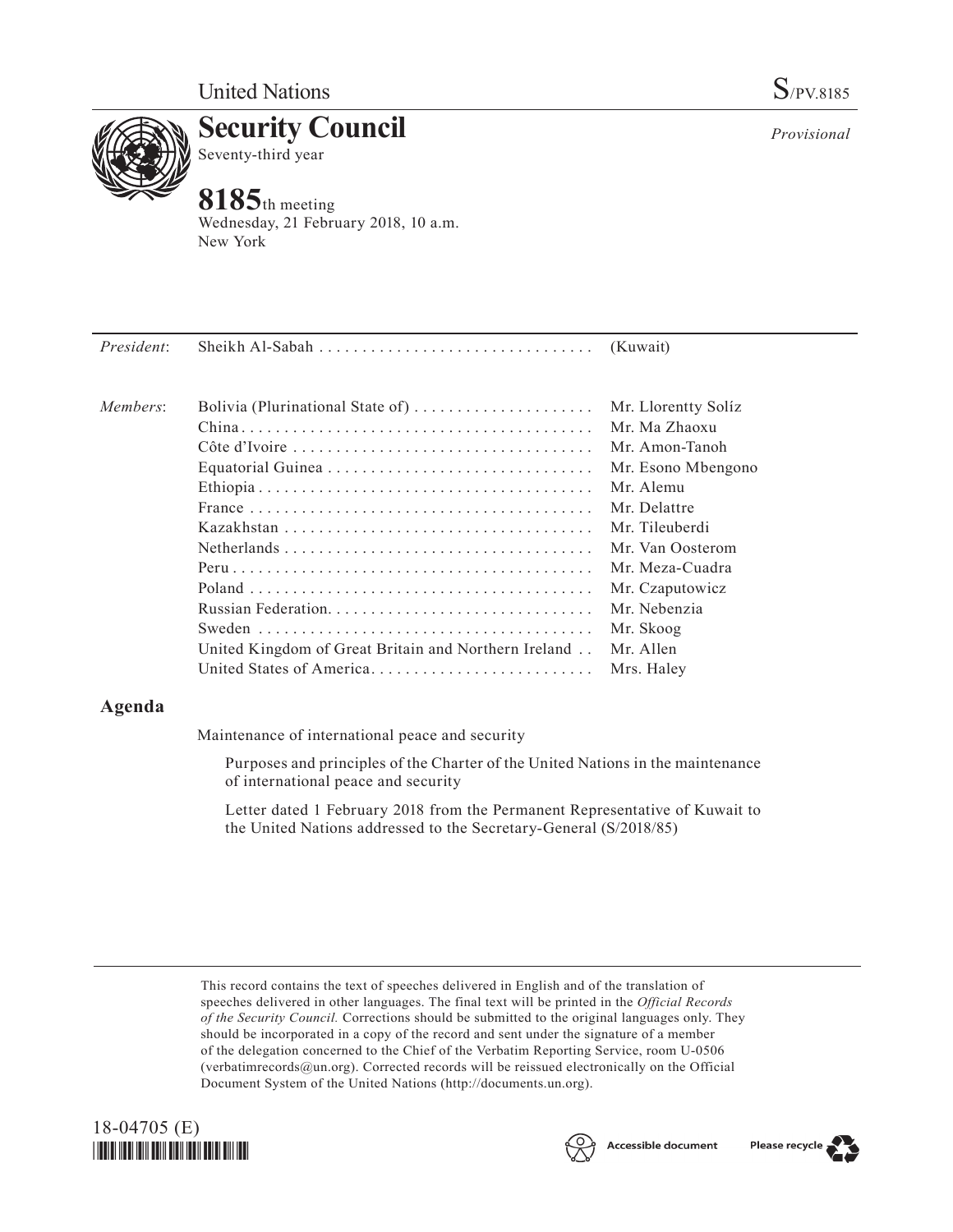*The meeting was called to order at 10.05 a.m.*

#### **Adoption of the agenda**

*The agenda was adopted.*

#### **Maintenance of international peace and security**

**Purposes and principles of the Charter of the United Nations in the maintenance of international peace and security**

### **Letter dated 1 February 2018 from the Permanent Representative of Kuwait to the United Nations addressed to the Secretary-General (S/2018/85)**

**The President** (*spoke in Arabic*): I wish to warmly welcome the Secretary-General, the former Secretary-General, Ministers and other representatives present in the Security Council Chamber. Their presence today underscores the importance of the subject matter under discussion.

In accordance with rule 39 of the Council's provisional rules of procedure, I invite His Excellency Mr. Ban Ki-moon, former Secretary-General of the United Nations, to participate in this meeting.

The Security Council will now begin its consideration of the item on its agenda.

I wish to draw the attention of Council members to document S/2018/85, which contains a letter dated 1 February 2018 from the Permanent Representative of Kuwait to the United Nations addressed to the Secretary-General, transmitting a concept note on the item under consideration.

I now give the floor to the Secretary-General, His Excellency Mr. António Guterres.

**The Secretary-General**: Allow me, in this very important debate related to the Charter and to the maintenance of international peace and security, to convey, before reading out my statement, a personal emotion that I cannot hide.

I am deeply saddened by the terrible suffering of the civilian population in eastern Ghouta, where 400,000 people live in hell on Earth.

I know that very important consultations are taking place in the Council, aimed at achieving a cessation of hostilities in Syria for a month, with a number of conditions, and of course I fully support that effort.

But I believe that eastern Ghouta cannot wait, and so my appeal to all those involved is for an immediate suspension of all war activities in eastern Ghouta, allowing humanitarian aid to reach all those in need and for the evacuation of an estimated 700 people who need urgent treatment that cannot be provided there, and creating the possibility for other civilians to be effectively treated on-site. This is a human tragedy that is unfolding before our eyes, and I do not think we can allow things to go on happening in this horrendous way.

I thank the Government of Kuwait for organizing this briefing. I would like to express my appreciation to Kuwait for hosting last week's International Conference for Reconstruction of Iraq. I reiterate the call I made there for global solidarity with Iraq in the task of reconstruction. Let me also acknowledge that the liberation of Kuwait from the forces of Saddam Hussein took place 27 years ago this month. This anniversary  $-$  of an undertaking in which the international community used the Charter to uphold the Charter — is a fitting backdrop to today's discussion.

The Charter of the United Nations has stood the test of time. Drafted following the utter collapse of international order, it helped to stitch the world back together. Drawn up as the full scope of the Holocaust was emerging, it is part of the global bulwark against international crimes today. But of course, the founders of our Organization understood that recovering from the Second World War was not only a matter of preventing crimes. They placed people at the heart of the Charter and proclaimed that the true basis of peace was to be found in promoting respect for human rights and securing social progress and better standards of life in larger freedom for all.

Today, the Charter's principles — non-use of force, peaceful settlement of disputes, non-intervention, cooperation, self-determination and the sovereign equality of Member States — remain the foundation of international relations. The values it proclaims — equal rights, non-discrimination, tolerance and good-neighbourliness — remain guideposts for global harmony. However, the challenges we face have evolved, the drivers of conflict have become more complex, new threats have emerged, and the consequences of instability now flow far beyond their source. Addressing the challenge of migration, as well as the threats of climate change and inequality, will test the Charter and our capacity to secure a better world for all. Thus, while the Charter's principles are as relevant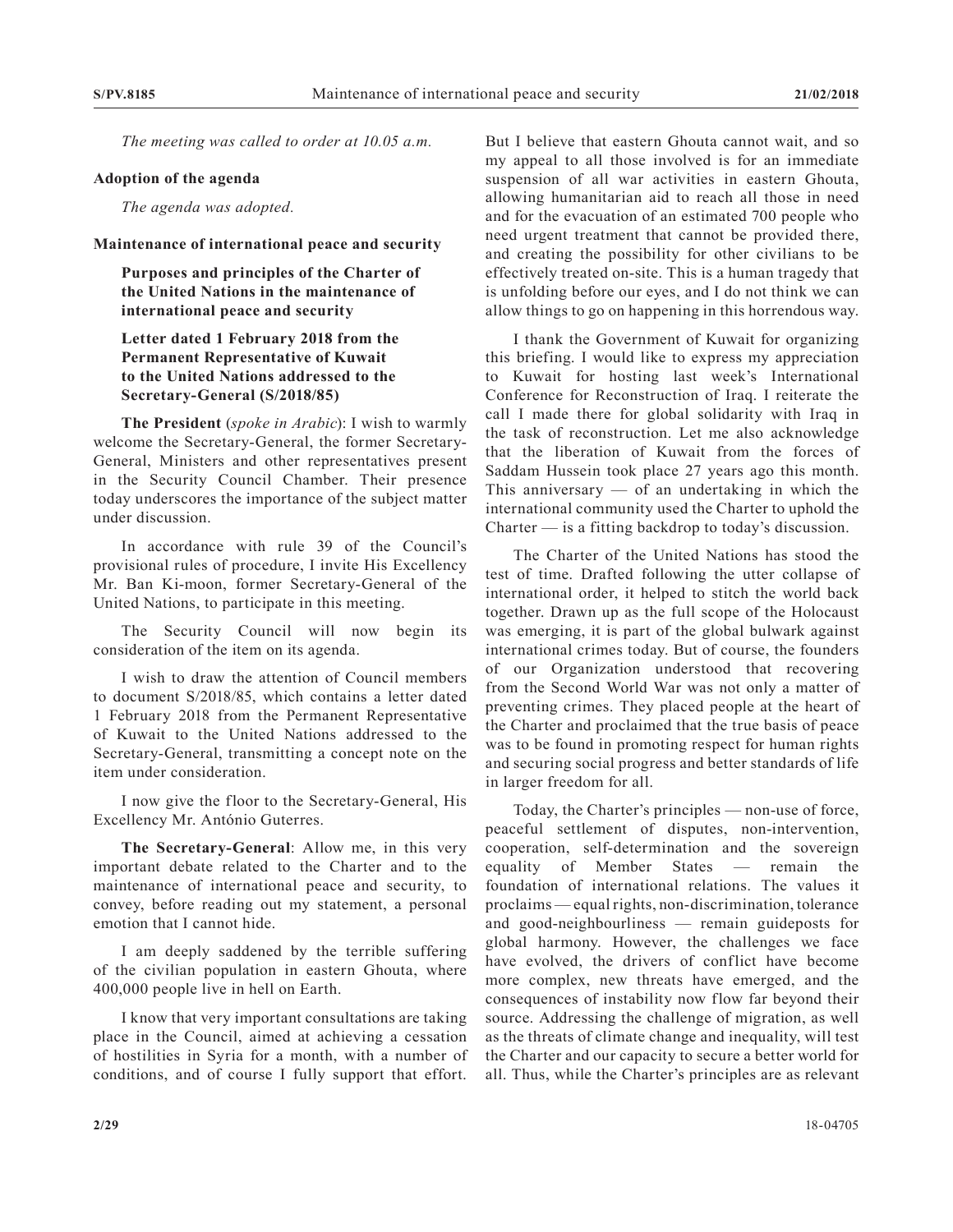as ever, we must continue to update its tools, we must use those tools with greater determination, and we must go back to the Charter's roots for inspiration as we strive to deliver for "we the peoples".

That work starts with prevention. As I said to the Council at the beginning of my mandate, the international community spends far more time and resources responding to crises than in preventing them. We have to rebalance our approach to international peace and security. Our goal must be to do everything we can to help countries avert the outbreak of crises that take a high toll on humankind. This vision extends beyond wars and conflicts to natural disasters, fragility and other kinds of stress. Our commitment must be to all human rights — civil, political, economic, social and cultural — and to eliminate discrimination based on gender, religion, race, nationality or other status. Across this work, we must recognize the great power of women's participation, which makes peace agreements sturdier, societies more resilient and economies more vigorous.

Preventing crises is primarily the responsibility of Member States. Chapter VI of the Charter describes the tools that are available to them for that purpose: negotiation, enquiry, mediation, conciliation, arbitration, judicial settlement and other peaceful measures and means. The United Nations is there to offer support to States in resolving their disputes and preventing the emergence of crises.

The International Court of Justice is the principal judicial organ of the United Nations. I encourage Member States to accept the compulsory jurisdiction of the Court and to make greater use of the Court and of other international courts and tribunals to help settle and avoid the escalation of their disputes.

The United Nations prevention efforts in The Gambia, Guinea and Burkina Faso over the past several years, always taken in coordination with and often in direct support of the activities of the African Union and the Economic Community of West African States, highlight the conditions under which these efforts are most successful. The role played in those contexts by the United Nations Office for West Africa and the Sahel underscores the value of United Nations regional political presences, as in other contexts does the work of the United Nations Regional Office for Central Africa and the United Nations Regional Centre for Preventive Diplomacy for Central Asia.

Mediation is among the paths suggested by Chapter VI. In recent weeks, the new High-Level Mediation Advisory Board has undertaken its first initiative. We have planned a number of other missions — with the agreement of the countries concerned — to Member States facing stability challenges. My own good offices are available to the Security Council at all times to help prevent, manage or resolve conflicts.

Of course, the Charter confers upon the Security Council powers and responsibilities in the field of conflict prevention. At this time, it is especially urgent for the Security Council to uphold its responsibility to bring about a political settlement on Syria, in accordance with resolution 2254 (2015), under United Nations auspices.

Sustaining peace is a key part of prevention. My report on sustaining peace (S/2018/43) is now before the entire membership, and I look forward to taking forward its proposals. Prevention also depends crucially on advancing sustainable and inclusive development. The 2030 Agenda for Sustainable Development offers an integrated framework for addressing the economic and social drivers of conflict and for building stable societies, including through a focus on institutions and the rule of law.

The word "peacekeeping" does not appear in the Charter, but that flagship United Nations activity is firmly rooted in the Charter's ideals and demonstrates the Charter's flexibility. Peacekeeping has a solid record of service, sacrifice and success, and it has ably served as a tool to assist in the peaceful settlement of disputes, as well as to achieve more robust objectives. However, today peacekeeping faces major challenges. Often, peacekeepers are deployed indefinitely to dangerous environments where there is little peace to keep, where there are no political solutions in sight, where there are multiple armed groups and where casualties are rising sharply from attacks on peacekeepers. For these and other reasons, the United Nations ends up serving as a crisis baby-sitter or focusing on simple containment — and that is simply not sustainable.

A detailed plan of action to enhance the safety and security of peacekeepers is being implemented by the Department of Peacekeeping Operations and our missions. The Department is also carrying out a series of strategic reviews under the guidance of the Security Council. There is no one-size-fits-all operation. Our aim is to refocus peacekeeping with realistic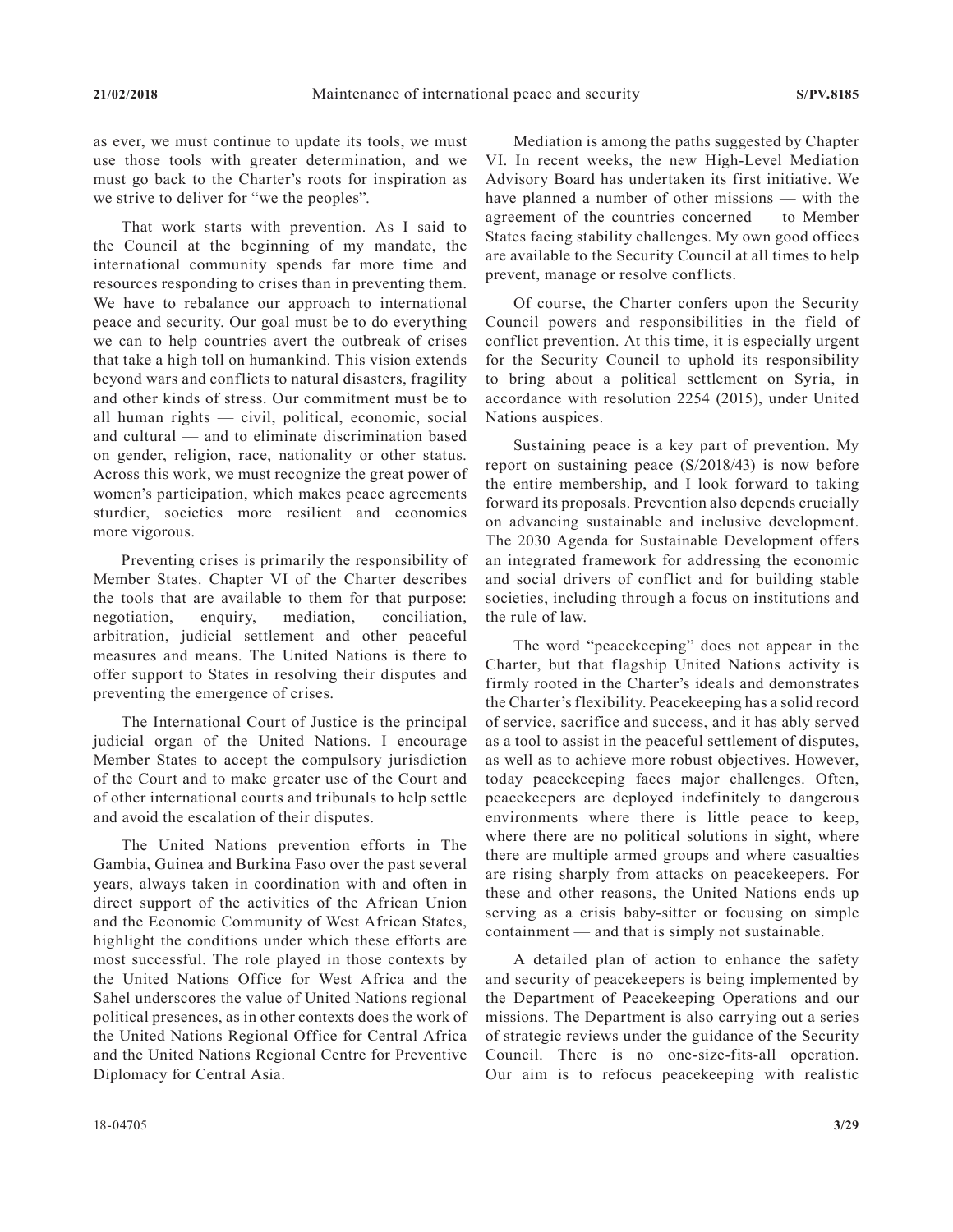expectations; with well-structured, well-supported and well-equipped forces; and with the support we need from host countries. We look to the Security Council to provide clear and focused mandates, and we call for greater engagement on the part of all Member States in providing personnel and political, material and financial backing.

At the same time, peacekeeping is not the solution to all crisis situations. Different contexts may require other kinds of action, including peace enforcement and counter-terrorist operations undertaken by coalitions of Member States. Here, too, clear Security Council mandates and predictable, adequate funding will be critical.

Today, we have the highest number of United Nations sanctions regimes in the history of the Organization. Since implementation goes beyond Member States, greater attention may need to be paid to the private sector, in particular the financial industry. We must be careful to avoid unintended consequences, including humanitarian ones.

Let me turn now from Chapters VI and VII to Chapter VIII. Even before most regions had created regional or subregional organizations, the drafters of the Charter recognized the value of regional arrangements and agencies as a first resort for the pacific settlement of local disputes. Regional perspectives are critical in understanding challenges. Regional capacities are crucial for rapid deployment. Regional ownership is essential for solutions to take root.

Among the most vital and dynamic of today's partnerships is our work with the African Union. Our organizations have signed two new framework agreements — on peace and security, and on the alignment of the 2030 Agenda for Sustainable Development with Africa's Agenda 2063. I again call on the international community to ensure predictable and adequate financing for African forces operating in Somalia, the Sahel and around Lake Chad. We are also forging closer ties with the European Union and several other organizations.

The purposes and principles of the Charter speak to today's challenges as firmly as they spoke to people who had just lived through the most horrible war the world has ever seen. The reforms in which we are all engaged, which span peace and security, development and management, aim to make us more effective in fulfilling the Charter's vision. The Charter is our living template for serving "we the peoples". The Secretariat stands ready to help Member States embrace the full spirit of the Charter and use it to its full potential across all pillars of our work.

**The President** (*spoke in Arabic*): I thank the Secretary-General for his statement.

I now give the floor to Mr. Ban Ki-moon.

**Mr. Ban Ki-moon**: As this is my first time back at the United Nations and addressing the Security Council as a former Secretary-General of the United Nations, I would like to express my sincere appreciation to the President of the Security Council, His Excellency Sheikh Sabah Al-Ahmad Al-Jaber Al-Sabah, for having invited me to take part in this important meeting. I also commend the Government of Kuwait for its successful presidency of the Security Council in the month of February.

The world we live in today is completely different from what it was seven decades ago, when the United Nations was founded. While we have seemingly moved on from the era of large-scale war between States, today we face an increasing number of emerging global challenges. They include climate change, tens of millions of refugees, violent extremism, terrorism and nuclear proliferation, to name just a few. At the same time, the fourth industrial revolution, represented by enormous technological advancements — such as in the areas of artificial intelligence, nanotechnology and biological engineering — has brought about dramatic changes in the shape and form of our daily lives. They will also have a significant impact on the security environment of the future world.

Under those dramatically changing circumstances of today's world, some are questioning the role and effectiveness of the United Nations as a whole. However, those critics may also agree that, without the United Nations, the international community could have never succeeded in preventing another world war in the past 70-plus years. Furthermore, if it were not for the United Nations, the international community would not have been able to make significant gains on eradicating extreme poverty, promoting public health and scaling up access to education. Who else would have been able to provide legitimacy for the actions that the Security Council takes in addressing conflicts today?

The primary responsibilities vested in the Security Council to maintain international peace and security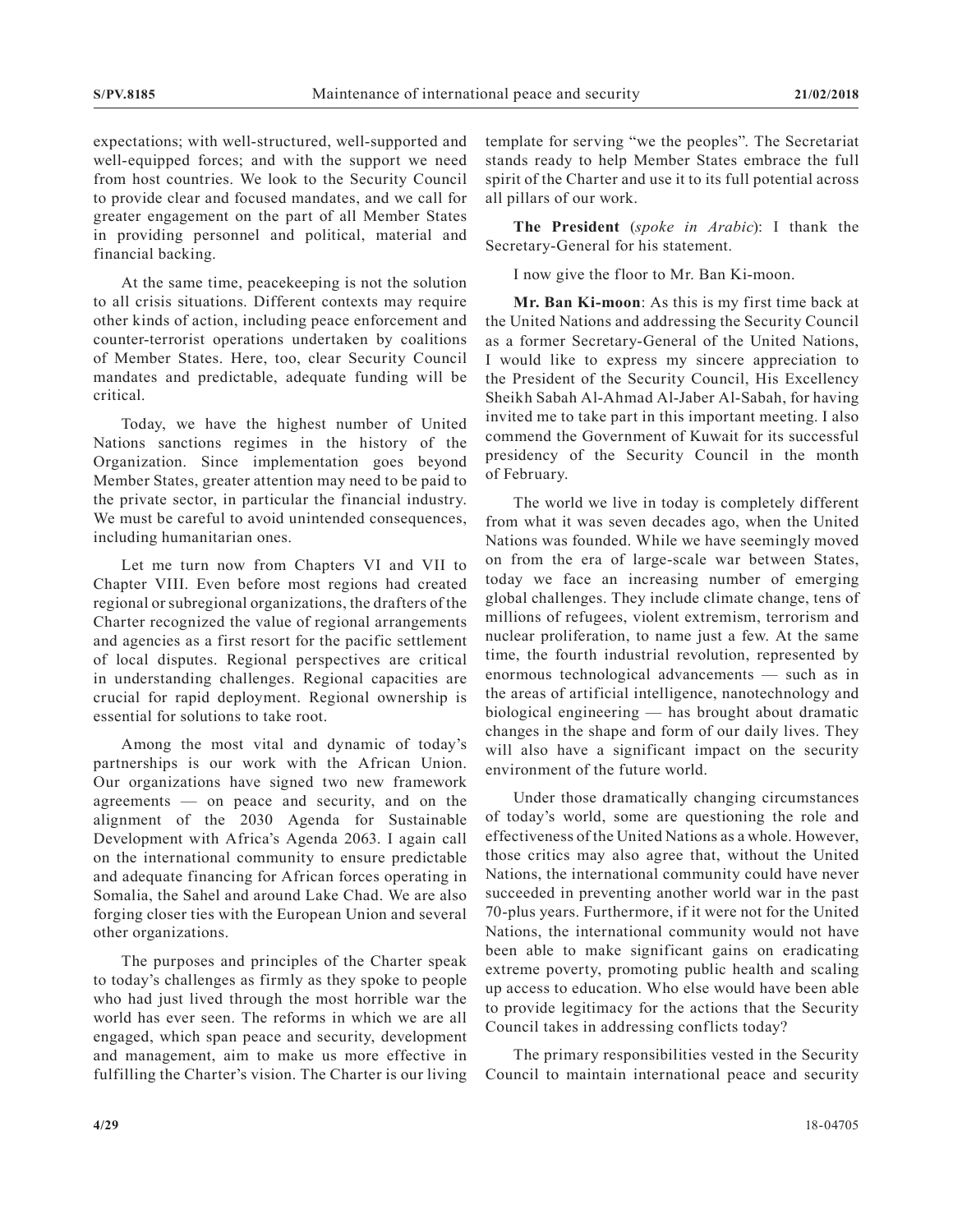are therefore needed now more than ever. In that regard, I value the Council's improved working relations with the other interconnected pillars of the United Nations system, and also its increased focus on the concept of sustaining peace. Addressing the root causes of conflict and working towards preventing conflicts before they escalate, alongside national and international stakeholders, will ultimately make the Council, and the Organization, stronger as a result.

In order to effectively respond to non-traditional and transnational security challenges such as climate change, terrorism and violent extremism, nuclear proliferation and cross-border insecurity, the Security Council should undergo reforms to be more flexible in its decision-making process. Reform of the Security Council is long overdue.

We must also remind ourselves of the fact that the primary responsibility for preserving peace and security lies with Member States themselves. The failure of some national leaders to fulfil their responsibilities to their own peoples significantly undermines the role of the United Nations in resolving conflicts. That can also lead to some Member States neglecting their responsibility to protect their own citizens, while hiding behind the concepts of national ownership and State sovereignty.

Those political leaders often create dire political and economic instabilities where innocent civilians bear the bulk of the suffering. We have learned by now that, in order to hold such leaders accountable, the Security Council should not limit itself to simply calling for actions in rhetoric or statements. The Council must act on those situations.

Having said that, I would like to touch on several international and regional conflicts.

In the Middle East, we must now be prepared for the post-Islamic State in Iraq and the Sham (ISIS) era. The Security Council must focus more on northern Syria, the ongoing civil war in Syria, tension in the Golan Heights and the continuing Syrian crisis of refugees and internally displaced persons. Those issues could resurface, seriously threaten regional stability and lead to further conflicts among States in the region. Such instability could lead to exacerbating tensions between Iran and Saudi Arabia, and bring Israel and Iran closer to direct conflict.

Violence between Israel and Hizbullah in Lebanon and other regional threats could also have the potential

to spin out of control as a result of deteriorating regional security.

In addition, after losing its territories of terror in the Middle East, we cannot dismiss the possibility of ISIS moving on to settle in vulnerable places such as Libya.

The division among member States of the Gulf Cooperation Council is also of serious concern. In that regard, I highly commend the mediating role played by His Highness Sheikh Al-Ahmad Al-Jaber Al-Sabah, Amir of Kuwait.

Exposure to the spread of terrorism and violent extremism is especially alarming in places like the Sahel region in Africa. As extreme poverty, terrorism, the illicit arms trade and human trafficking are all prevalent in a volatile cross-border environment, we must bolster our collective actions to address such vulnerabilities. During my tenure as Secretary-General, in June 2013, I established the United Nations Integrated Strategy for the Sahel to address such issues. I am pleased to see that Secretary-General António Guterres, the Security Council and the Peacebuilding Commission are working in triangular cooperation to advance that important effort.

Towards the end of my second term as Secretary-General, in April 2016, the Security Council and the General Assembly adopted twin resolutions (resolution 2282 (2016) and General Assembly resolution 70/262) on the review of United Nations peacebuilding architecture. The resolutions expressed deep concern about the high human cost and suffering caused by armed conflict.

Today, not only do international peace and security issues remain at a critical juncture, but multilateralism is also at stake. We must remember that multilateralism cannot be upheld by one Member State alone or a group of States. The United Nations, especially the Security Council, must continue to endeavour to strengthen that driving ideal, while overcoming whatever challenges may loom over the horizon.

In that regard, I must emphasize that the entire United Nations membership should faithfully and thoroughly implement the 2030 Agenda for Sustainable Development and the Paris Agreement on Climate Change, while coping with other new challenges, including the proliferation of weapons of mass destruction, among others.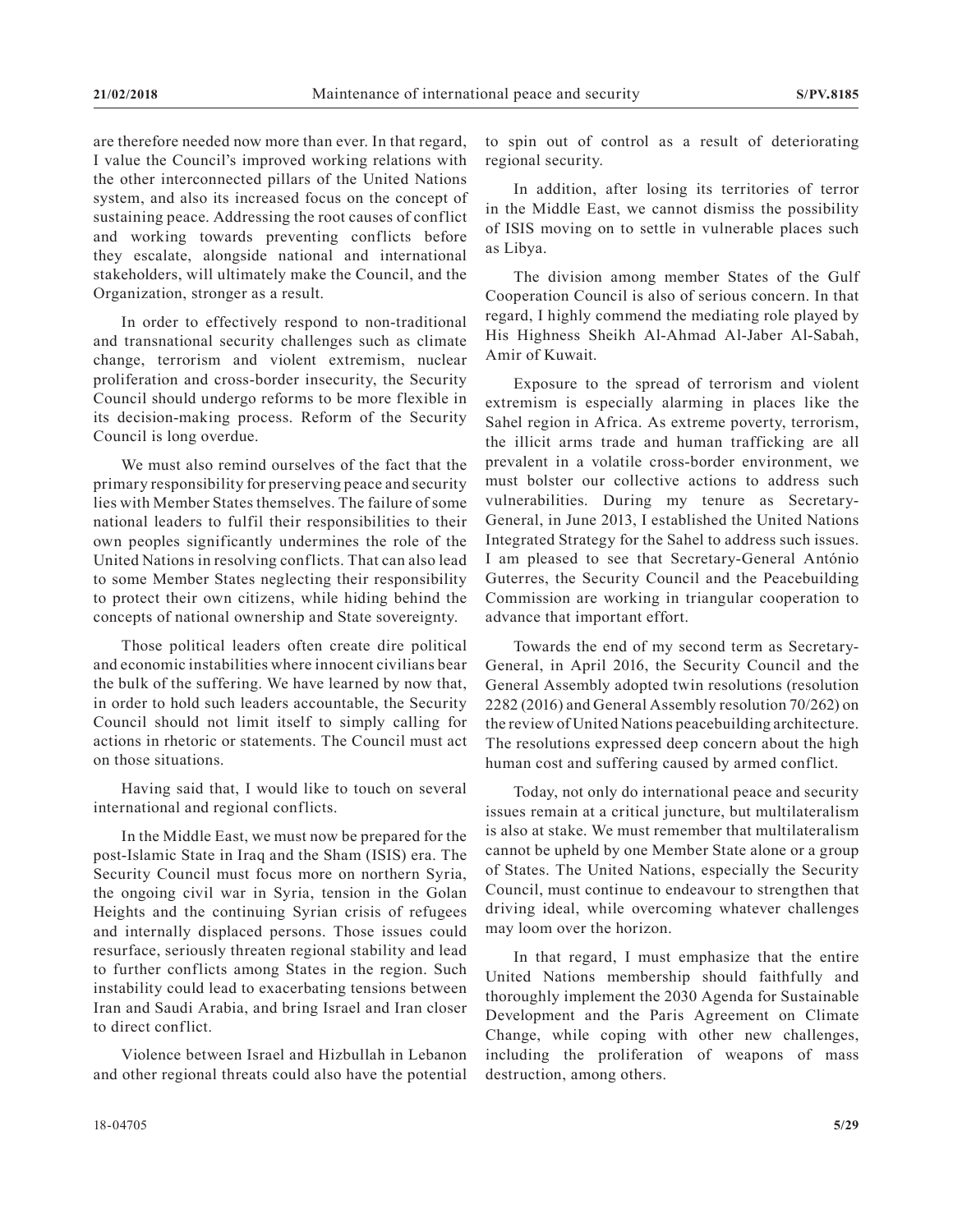In that connection, as Secretary-General António Guterres has stated, I believe that the situation on the Korean peninsula is currently our most serious and imminent challenge. As we all know, today the Korean peninsula is faced with serious challenges as a result of the continued nuclear tests and long-range ballistic missile launches conducted by the Democratic People's Republic of Korea. At the end of last year, the Democratic People's Republic of Korea announced its "completion of State nuclear force" and proclaimed itself a "nuclear State." That is a serious threat to international peace and security and clearly violates all the relevant Security Council resolutions and the regime established by the Treaty on the Non-Proliferation of Nuclear Weapons.

In fact, the Security Council has responded with tough measures, including increasingly stronger sanctions, to deter the Democratic People's Republic of Korea's nuclear development. Six of the 10 different resolutions adopted since its first nuclear test, in 2006, were adopted in the past two years alone. Firm and unified actions by the Security Council will be essential until North Korea's nuclear weapons and programmes are completely, verifiably and irreversibly dismantled.

In that regard, I urge the authorities of the Democratic People's Republic of Korea to fully abide by the relevant Security Council resolutions. At the same time, I urge all Member States to do their part in helping to resolve the North Korean nuclear issue through diplomatic efforts. Only by seeking solutions to all these problems through peaceful means can we uphold the purposes and principles enshrined in the Charter of the United Nations.

In that regard, the participation of North Korean athletes in the XXIII Winter Olympic Games, in PyeongChang, South Korea, has aroused much hope and expectation around the world. I warmly welcome the recent resumption of inter-Korean dialogue and the resulting reconciliatory atmosphere between the two Koreas that was created before, and has existed during, the Olympic Games.

We must keep alive that hard-won and newly created momentum for dialogue, so that the narrow window of opportunity it has provided will be able to lead to a more meaningful and genuine dialogue process towards reconciliation, peace and the ultimate denuclearization of North Korea. The denuclearization of the Korean peninsula would also help to spur the establishment of wider peace and stability in North-East Asia, thereby setting the stage for greater regional development and prosperity.

That process also requires the whole-hearted support of the United Nations, and I count on the Security Council in moving the whole process to that end. We need genuine and strong commitment from both South and North Korea to engage in dialogue, while supported by the United States, China, Japan and Russia. The current reconciliatory atmosphere must be nurtured through the continued engagement of both the South and North Korean authorities. The United States can also play a crucial role in engaging with North Korea, as was suggested by President Moon Jae-in of the Republic of Korea.

Throughout my years as Secretary-General, I witnessed the unique power of sports in contributing to peace and development in many places around the world. I am happy to have seen such positive energy once again in my country during the PyeongChang Winter Olympics. In that regard, I would like to commend Mr. Thomas Bach, President of the International Olympic Committee, for his visionary leadership in facilitating the North Korean athletes' participation in the Games, particularly that of the joint women's ice-hockey team.

Once again, I would like to thank the President and the members of the Security Council for inviting me to address the Council, during which I look forward to an active exchange of thoughts and ideas.

**The President** (*spoke in Arabic*): I thank Mr. Ban Ki-moon for his briefing.

I shall now make a statement in my capacity as the Deputy Prime Minister and Minister for Foreign Affairs of Kuwait.

At the outset, allow me to thank Secretary-General António Guterres for his valuable briefing. I assure him that the State of Kuwait will spare no effort during its mandate to be a good supporter to his efforts and vision towards improving the mechanisms of the United Nations, thereby strengthening its effectiveness in reducing the dangers and threats facing our world today.

I would also like to thank former Secretary-General Ban Ki-moon for participating in this meeting and delivering a valuable briefing that is the result of a decade at the helm of the United Nations. This is a historic moment. We are in the presence of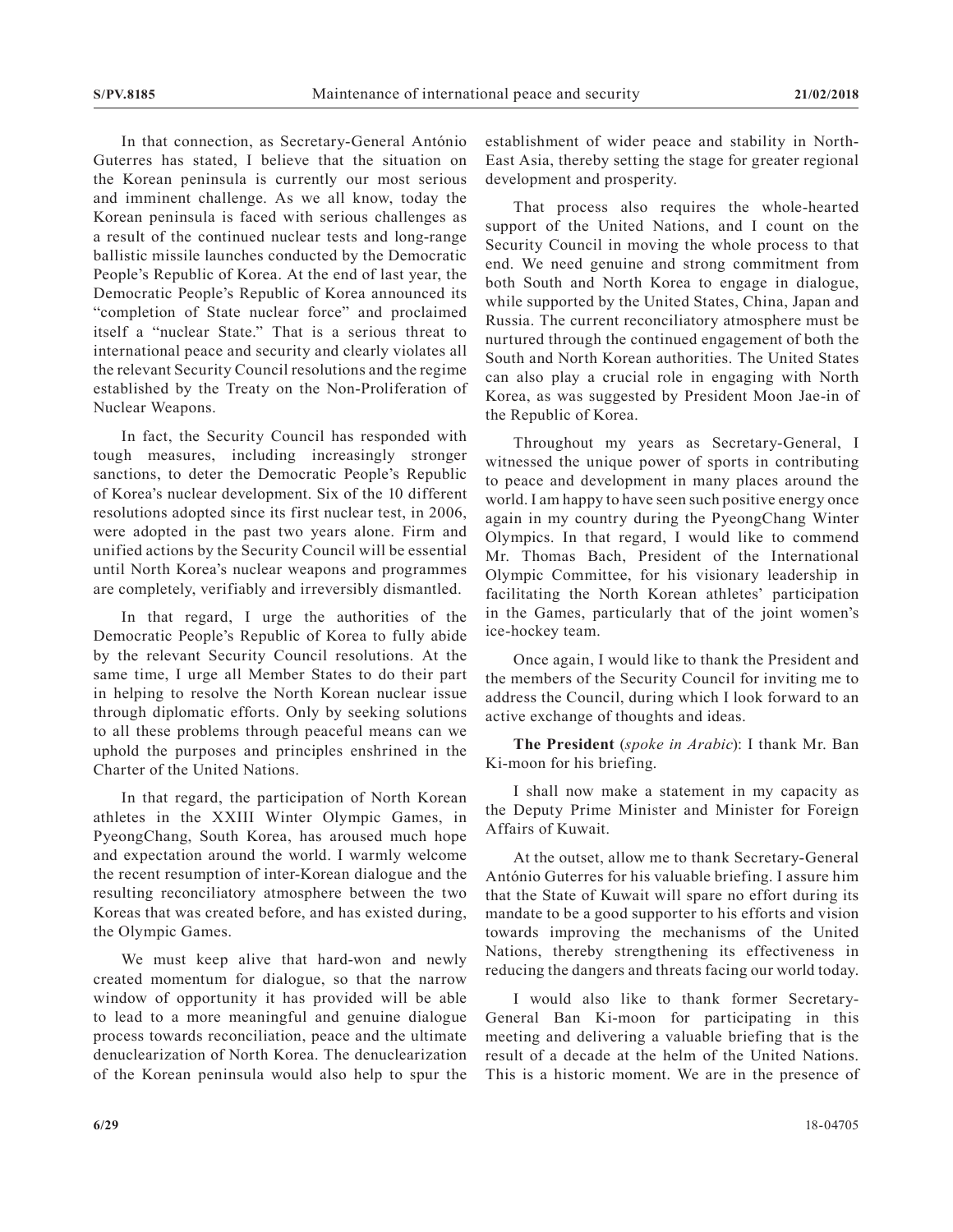two — the current and former — Secretaries-General in one meeting. I am therefore deeply grateful that they accepted the invitation to participate in this meeting. We will not find a better person to address the Security Council on the importance of our topic today than a former and present Secretary-General.

It is appropriate to start this meeting on the purposes and principles of the Charter of the United Nations in the maintenance of international peace and security by quoting the first lines of the Preamble of the Charter, which illustrate the reason for our meeting:

"We the peoples of the United Nations determined to save succeeding generations from the scourge of war, which twice in our lifetime has brought untold sorrow to mankind and to reaffirm faith in fundamental human rights, in the dignity and worth of the human person, in the equal rights of men and women and of nations large and small".

The State of Kuwait decided to convene this important meeting to discuss our collective responsibility and commitment regarding the purposes and principles of the Charter, which represent a constitution pertaining to multilateral and international action. The members of the Council are gathered in the Chamber today to examine the tools set out in the Charter, which the Council has at its disposal, to effectively maintain international peace and security and address the challenges currently facing the world.

The Charter of the United Nations is an instrument of an international legal nature that serves as a clear framework for regulating relations among States. If we abided by its provisions, threats undermining peace and security would decrease. It is also necessary to implement its provisions on an equal footing, effectively and collectively, while committing ourselves to its purposes and principles. It is essential that we work together as one to end violence and aggression, establish friendly relations among nations; ensure respect for the principles of sovereignty and non-interference in the internal affairs of others, as well as equal rights and the right to self-determination; and promote and encourage respect for human rights. Despite the fact that those purposes and principles exist and that all Members of the United Nations should abide by them, we find that they are flagrantly flouted in ways that undermine not only regional peace and security, but also international security in general. We in the State of Kuwait underwent a very trying situation, which everyone is aware of, as a

result of grave violations of the purposes and principles of the Charter of the United Nations.

The State of Kuwait did not decide to choose the purposes and principles of the Charter as the topic for today's meeting at random. We are currently the smallest Member State on the Council in terms of our physical size. However, the issue of respecting the provisions of the United Nations Charter and the rules of international law is extremely important for all countries, in particular the small ones. In fact, the principles and purposes of the Charter represent the first line of defence for small countries. The holding of this meeting in February was also not based on a random decision. Every year on 26 February, The State of Kuwait celebrates its liberation from the Iraqi occupation in 1991. That liberation was the consequence of the international community's commitment to abide by the purposes and principles of the Charter. In a few days from now, we will celebrate the twenty-seventh anniversary of our liberation.

The example of Kuwait's liberation clearly attests to what we can do when the international community pools its efforts under the umbrella of the United Nations, as well as through the legitimate Security Council resolutions supporting the rule of law and upholding rights, justice, while combating tyranny and injustice. The process leading to the liberation of Kuwait is a historic and successful model that highlights the Security Council's ability to set right the situation caused by an act of aggression, the goal of which was to undermine and violate the noble purposes and principles of the Charter. In that context, I would like to raise three important issues.

First, the tools that the Security Council has at its disposal in order to shoulder its responsibilities. Seventy years after the founding of the United Nations, its Charter has in no way diminished in importance. The Charter includes tools that enable us to confront challenges, including Chapter VI, which provides an important tool for resolving disputes through peaceful means, negotiations, mediation and arbitration, to name a few. This tool should be further activated. In fact, measures adopted by the Council in times of crisis frequently represent a delayed reaction to an event. Often, the Council fails to consider preventive measures to prevent emerging crises by addressing them from the outset.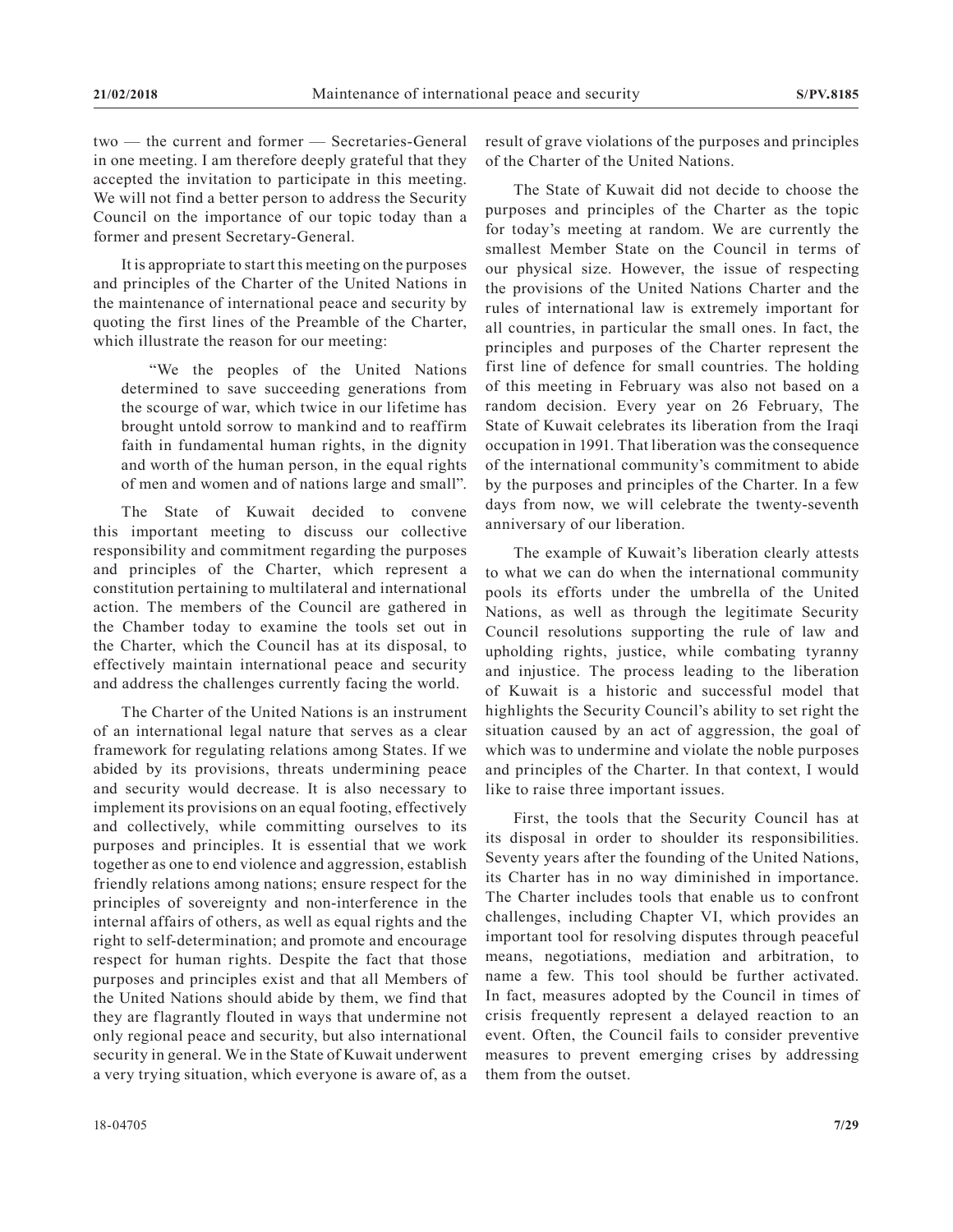The root causes of crises are often attributable to economic and social issues, such as poverty and unemployment. The Security Council often forgets that the third pillar of the United Nations Charter — after peace and security, and human rights — is development. Working to achieve sustainable development requires an environment that is conducive to political stability and security, and confronting the root causes of the challenges that we are aware of. In this context, we note that the 2030 Agenda for Sustainable Development includes a very specific Sustainable Development Goal — Goal 16 — which calls for peaceful, just and inclusive societies.

Early warning and addressing conflicts before they erupt requires the political will of the Council. Let us recall some of the massacres and tragedies when the Council failed to adopt the measures necessary to save thousands and even millions of lives, such as the Rwanda genocide and the Srebrenica massacre. Those are examples that demonstrate the failure of the Council and the international community to act to prevent such crises in a timely manner. They are lessons for us all.

We are also aware that, in certain circumstances, mediation, negotiations and other peaceful means probably will not lead to resolving crises, but in those cases Chapter VII allows for the use of force so as to maintain or restore international peace and security. The liberation of Kuwait demonstrated the effectiveness and legitimacy of Chapter VII through a legitimate military response to a despicable military invasion. That response was mandated by resolution 678 (1990) after all diplomatic means had been exhausted.

With regard to Chapter VIII, we firmly believe in the constructive role that regional and subregional organizations can play in contributing to the establishment of peace and security regionally and internationally. We call for greater cooperation between the Security Council and such regional organizations.

My second point concerns the unity of the Security Council. The Council has many tools at its disposal for settling crises, including those that promote their peaceful resolution before they erupt. However, being able to use such tools successfully depends on the Council's unity and ability to agree and reach a consensus. Over the years and decades, we have seen the Council sometimes unable to settle crises because of divergent points of view among Council members, above all regarding the use of the right of veto. Among the issues that have been affected most negatively by the failure of the Council to act is the Palestinian question, which has been on the Council's agenda for more than 70 years and has yet to be resolved. There is also the Syrian crisis, which is entering its seventh year and has cost the lives of more than 400,000 people. The unity of the Security Council, in particular its five permanent members, is of the utmost importance if it is to function and take decisions effectively and decisively.

My third point relates to the Secretary-General. We highly appreciate the efforts of Secretary-General António Guterres to improve the two pillars of peace and security in the work of the United Nations organs. We support his vision, in particular concerning international diplomacy and the need to take all preventive measures before emergency situations erupt. We stress the important and key role played by the Secretary-General in bringing any matter to the attention of the Security Council, pursuant to Article 99 of the Charter.

In conclusion, I should like to emphasize that the State of Kuwait has returned to the Council after 40 years with the same principles that it defended during its first term in 1978 and 1979, despite the major changes that the world has undergone over the last four decades. That is the Kuwait that members have known over the years: contributing in the efforts to maintain international peace and security; believing in dialogue over brute force; seeking good neighborly relations and ensuring the best relations with its neighbors; leading regional mediation and settling conflicts through peaceful means; active in multilateral diplomacy; leader in supporting humanitarian work; and committed to the the purposes and principles of the United Nations, both in letter and spirit.

I now resume my functions as President of the Council.

I now call on the Minister for Foreign Affairs of Poland.

**Mr. Czaputowicz** (Poland): First of all, let me thank the State of Kuwait, and in particular His Excellency Sheikh Sabah Al-Ahmad Al-Jaber Al-Sabah, for convening today's important debate. Let me also thank Secretary General António Guterres for his valuable remarks, and former Secretary-General Ban Ki-moon for his important comments. Those comments demonstrate the continuation of work of the Security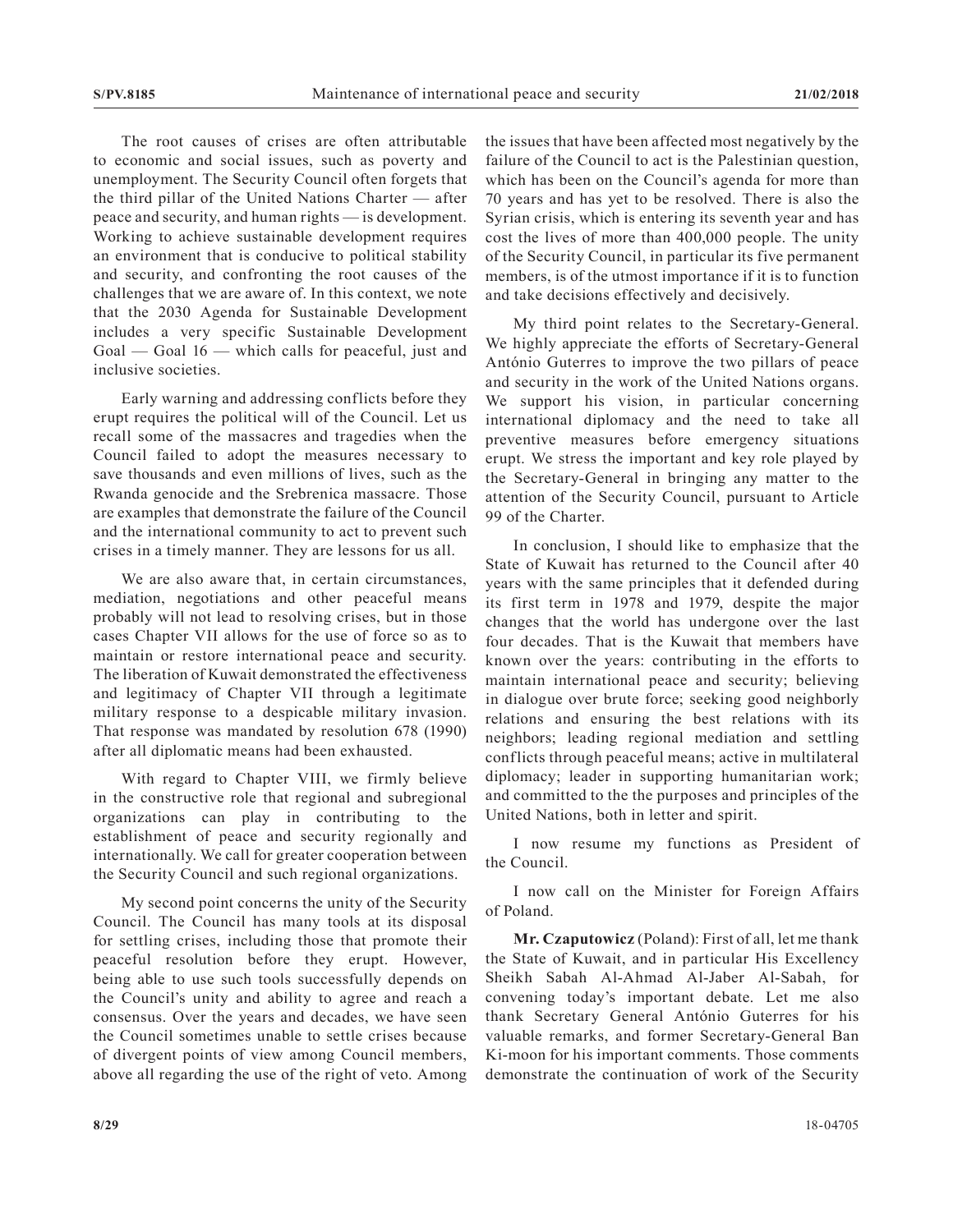Council in the field of maintaining international peace and security.

It is indisputable that the purposes and principles of the Charter of the United Nations proclaim the most fundamental values for the international community of States. They describe both the goals that should be pursued and the essential rules that should be followed. I would like to reiterate that Poland has always been deeply committed to the fundamental ideas constituting the legal basis of the United Nations, beginning with the signing of the Declaration by United Nations in 1942. Throughout over 70 years of our membership in the United Nations, Poland has been strongly committed to maintaining international peace and security. That strong commitment continues until the present day — when Poland, as a non-permanent member of the Security Council, makes efforts aimed at strengthening the Charter and enhancing trust in international law.

Let me recall the sometimes underestimated principle set out in Article 2, paragraph 2 of the Charter, which states:

"[a]ll Members, in order to ensure to all of them the rights and benefits resulting from membership, shall fulfill in good faith the obligations assumed by them in accordance with the present Charter."

That principle should be considered as a Grundnorm— in other words, a fundamental norm— for United Nations Members. In fact, as a horizontal system of cooperation, international law depends on the reliability and constancy of commitments undertaken by States. That principle consists of two parts, namely, the fulfilment of the obligations assumed and acting in good faith.

With regard to the first part — the fulfilment of the obligations assumed — we stress that respecting obligations by every State is a basic tenet of international legal relations. It ensures confidence and trust among States.

As for the second part, the principle of good faith obliges States to apply their international law duties reasonably and in such a manner that their purpose can be achieved legally. That principle works as a corrective factor and prevents the abuse of one's rights. Respecting international law obligations in good faith therefore means that States must abstain from acts contrary to the purpose of their commitments and obligations. Let me stress that, if a State acts without respect for the principles set out iin Article 2, it diminishes the significance of the Charter and, in consequence, the global peace architecture based on it.

In that context, it is indispensable, once again, to strengthen our call for the peaceful settlement of international disputes. The date of today's debate — 27 years after the liberation of the State of Kuwait, in which Poland was actively engaged — is a forceful reminder for the international community of States. Today too we face one of the most egregious expressions of the threat to international peace and security, that is, the aggression of one State against another.

We reiterate that the Security Council has proved to be a guardian of the purposes and principles of the Charter. Therefore, the Council should be considered the ultimate custodian of States' territorial sovereignty, the peaceful settlement of disputes between States, the prohibition of the threat or use of force against the territorial integrity or political independence of any State and respect for human rights and fundamental freedoms for all and without distinction. It is also the Security Council that can take significant initiatives and actions in that regard. One of the most prominent examples of the pivotal role of the Security Council as a guardian of the maintenance of international peace and security wascthe liberation of the State of Kuwait from the Iraqi occupation.

Moreover, actions taken to prosecute the alleged perpetrators of the most heinous international crimes through the establishment of the International Criminal Tribunals for Rwanda and the former Yugoslavia, as well as through the referral of cases to the International Criminal Court, have also been of paramount importance. Equally, Council resolutions aimed at combating international terrorism must be acknowledged and commended.

Nonetheless, there are still flagrant violations of international law posing threats to international peace and security, as well as to the protection of human rights and fundamental freedoms, such as the illegal annexation of Crimea and support for separatist forces in eastern Ukraine. In that vein, we are also deeply concerned about violations of international humanitarian law and the Chemical Weapons Convention in Syria.

Having mentioned Syria, I must also refer to very worrying developments we learned about yesterday with regard to further shelling of eastern Ghouta. There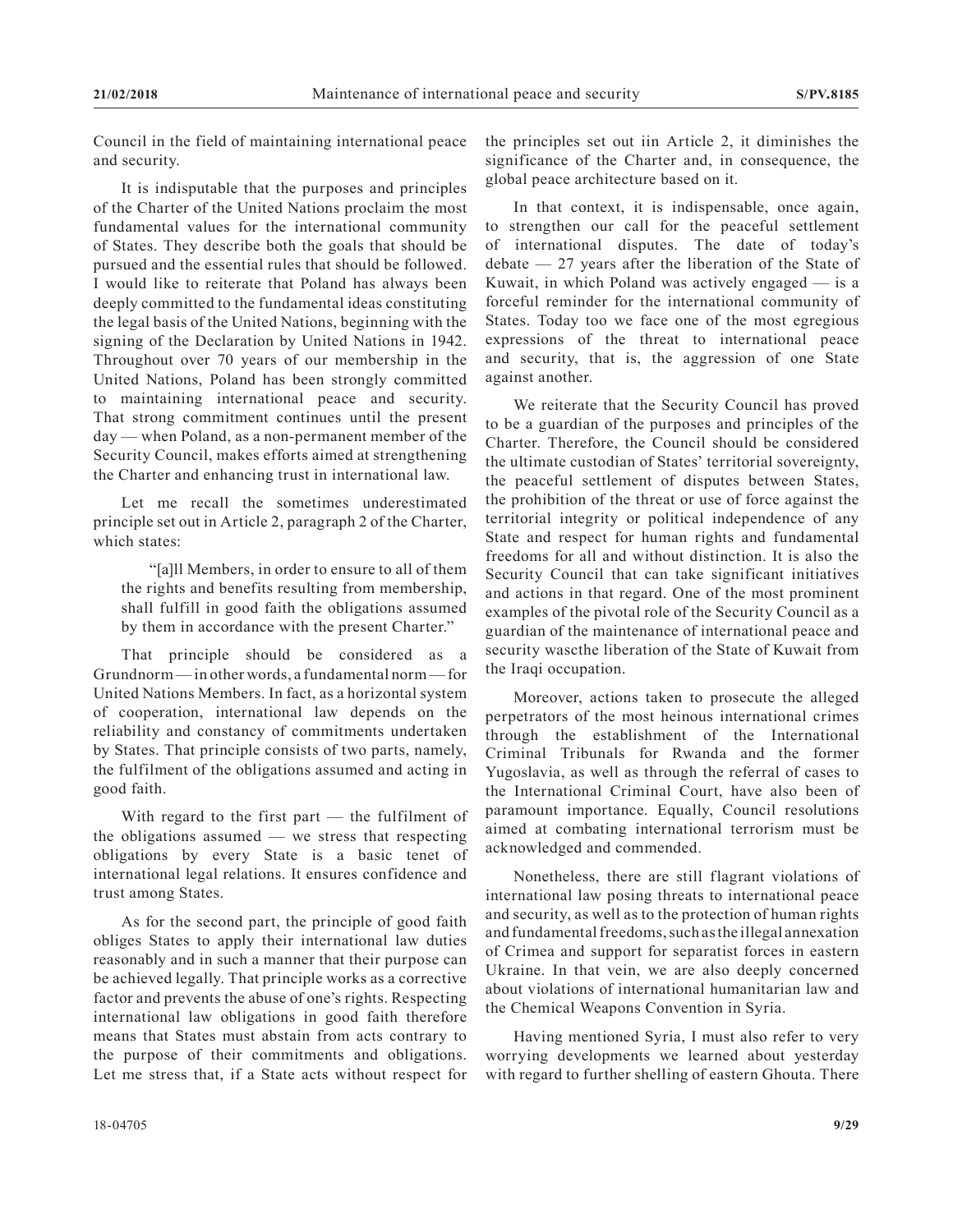is no justification for indiscriminate attacks on innocent civilians and civilian infrastructure, including health facilities. They must stop, and parties to the conflict must strictly comply with their obligations under international humanitarian law. We call upon everyone to alleviate the suffering of civilians, including children, by granting them free and safe access to humanitarian assistance. We urgently call for stopping hostilities in all of Syria.

As stated by the Secretary General,

"[p]eace is a tireless undertaking, to which all United Nations agencies and bodies must work, in accordance with their mandates and responsibilities." (*S/PV.7926, p. 2*)

We therefore pledge to engage actively in all efforts to strengthen the role of the Security Council in the maintenance of international peace and security, in accordance with the purposes and principles of the United Nations Charter. We cannot forget that the Security Council is not only one of the guardians of the purposes and principles of the United Nations, but is also obliged, under the Charter, to act in accordance with them.

**Mr. Amon-Tanoh** (Côte d'Ivoire) (*spoke in French*): At the outset, I should like to welcome the convening of this meeting on the maintenance of international peace and security and the purposes and principles of the Charter of the United Nations, the relevance and timeliness of which invites us to turn to the resources of the Charter and the Security Council for answers to the concerns of our world regarding peace and security. I also wish to express my sincere appreciation for the kind invitation to participate in this high-level meeting.

I congratulate Secretary-General António Guterres on the quality of his statement, as well as the former Secretary-General, Mr. Ban Ki-moon, for his insightful contribution.

The convening of this meeting by your country, Mr. President, 27 years after its liberation by an international coalition led by the Security Council, in accordance with the provisions of the Charter of our common Organization, is a strong symbol of the strength of our principles. My country, as a non-permanent member of the Security Council at that time, in 1990 and 1991, contributed significantly to the triumph of the law and the values enshrined in the Preamble to the Charter by playing a decisive role in the adoption

of resolutions 678 (1990) and 687 (1991), seeking to end Iraq's annexation of Kuwait. Côte d'Ivoire's resolute affirmation of the founding principles of our Organization at a decisive moment in its existence reflects the deep values of my country and its faith in the ideal of the United Nations Charter.

Born from the resolve of States to protect people from further destructive conflicts, the United Nations is constantly working to maintain international peace and security. Its Charter advocates the peaceful settlement of disputes and regulates the use of the coercive measures it provides in the event of the persistence of a conflict. Our Council is therefore conversant with Chapters VI, VII and VIII of the Charter, in addition to the provisions of Articles 1 and 2 of Chapter I, on building and preserving peace.

The geopolitical changes of the world have reinforced the need to put the Charter and the Security Council at the centre of our reflections on international peace and security by going beyond the constraints of sovereignty — increasingly brandished by Member States — and prioritizing our obligation to end serious attacks on the right to life. The sustainability of the architecture of the maintenance of international peace and security is therefore based on the ability of the Charter to adapt to the requirements of each major period in history, as well as that of Member States to restore the strength of moral values in their relations. In such circumstances, it is necessary to assess the impact of the changing nature of conflicts and the emergence of new global threats on the effectiveness of the instruments of the Charter for the maintenance of international peace and security.

Côte d'Ivoire is convinced that one of the greatest responsibilities of the international community today is the prevention of armed conflict, which, if properly managed, could save humankind from further suffering. It is in that spirit that the participants in the 2005 World Summit, held here at the United Nations, emphasized the pressing need to promote a culture of prevention. In that context, it is appropriate to highlight and commend the good offices of the Office of the Secretary-General, which constitute a fundamental element in conflict prevention and resolution through preventive diplomacy. The effectiveness of that instrument, however, lies in the ability of the Secretary-General to embody the moral authority of our Organization and his persuasive force, particularly in regard to the Security Council and General Assembly.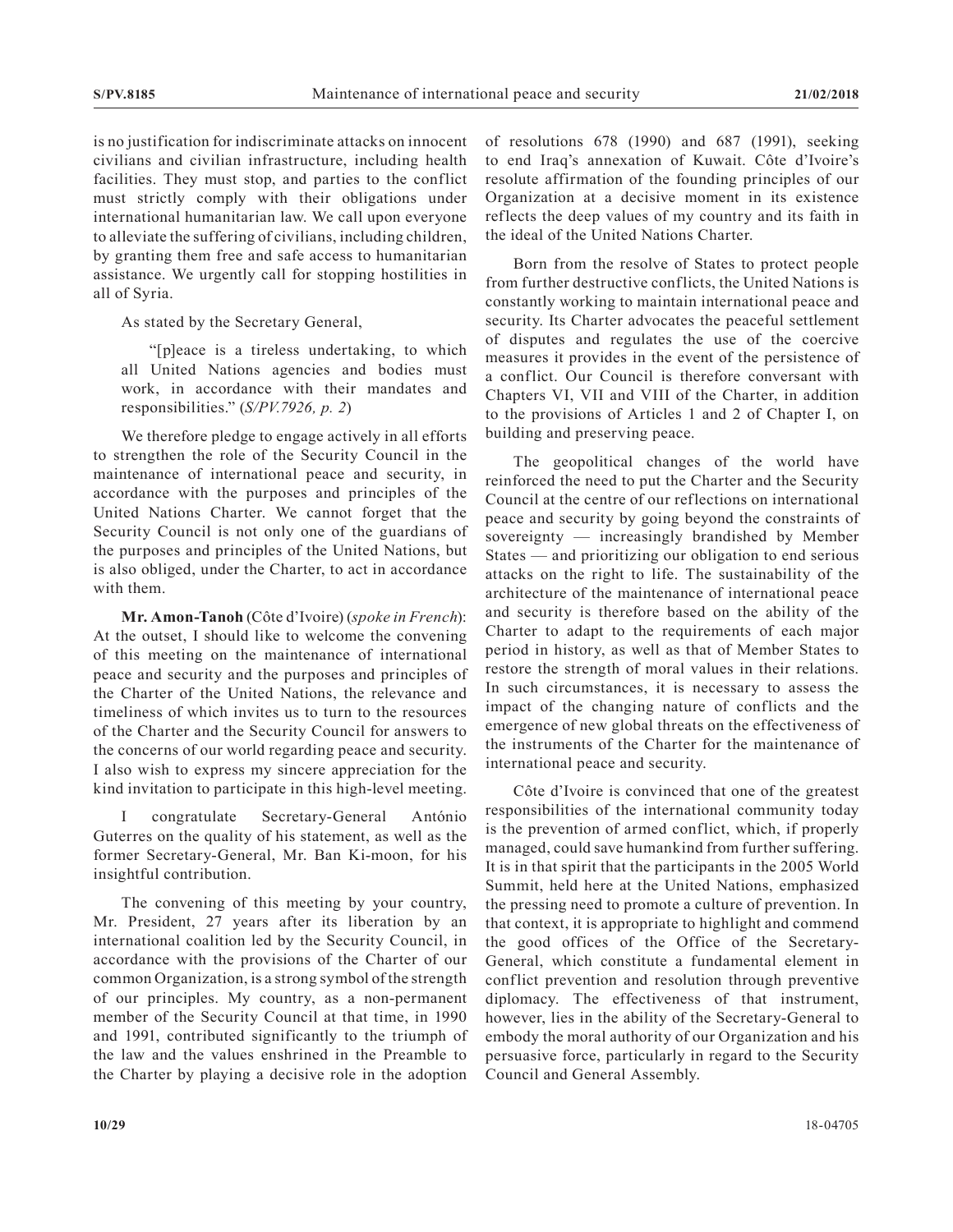Our Organization has transformed itself structurally so as to be able to detect the beginnings of conflict and ensure that conflict prevention and diplomacy are no longer discrete tools largely dependent on, inter alia, the good will of the parties and cooperation of neighbouring countries. To that end, we must make conflict prevention a key component in how the United Nations operates in the area of peace and security. My delegation encourages training in and support for early warning mechanisms put in place by subregional and regional organizations, and support for the establishment of prevention mechanisms by civil society structures. We must, however, recognize that the efforts of the international community to prevent conflict have not been enough to prevent the outbreak of conflicts in the world.

By signing the Charter of the United Nations in 1945, the founding Members sought to create a new world order based on multilateralism and its mission to make peace a universal common good, the preservation of which has been entrusted to the United Nations and the Security Council, within the framework of its fundamental responsibilities.

The proliferation of intra-State conflicts and civil wars is straining the United Nations peacekeeping system, established during the Cold War, in response to the problem of global insecurity. It raises as a priority the question of the legitimacy, legality and necessity of the use of force against a Member State, without the prior authorization of the Security Council, in order to prevent civilian massacres.

That issue, which remains relevant, especially in the light of the paralysis of our Council when facing the most serious crises, is central to the doubts concerning the effectiveness of the instruments of the Charter. Indeed, the effectiveness of those instruments is sorely tested when confronting serious human rights violations and mass crimes such as those perpetrated in Somalia in 1993, Rwanda in 1994 and Bosnia in 1995, even though a peacekeeping operation was present on the ground.

Beyond peacekeeping operations, the issue of the legality and necessity of the use of force also arises with regard to armed interventions by coalitions formed to act in the name of peace. For my country, the use of force to maintain international peace and security must be authorized exclusively by the Security Council in

order to give it the legal authority necessary to prevent any type of excess and abuse.

The leaders of our world Organization and its Member States have always courageously found in the painful events we have faced, as well as in the Charter, the instruments and means to rebound and reform the system to maintain peace. It is hard to speak of the change in our Organization's response to global disorder without highlighting the profound and multidimensional transformations of peacekeeping operations, inspired by the lessons of the Srebrenica massacre in Bosnia and the genocide against the Tutsi in Rwanda, which the Brahimi report (S/2000/809) brought to light. While those responses remain imperfect, they are in many cases the only ones that have saved millions of people and led to success in many countries, including Cambodia, El Salvador, Guatemala, Mozambique, Namibia, Tajikistan, Timor-Leste, Sierra Leone, Côte d'Ivoire, Liberia and Haiti.

My country can attest to the effectiveness of the range of provisions of the Charter concerning the maintenance of international peace and security when they enjoy the necessary legitimacy and legality and are accepted in good faith. The success of the United Nations Operation in Côte d'Ivoire, which we celebrated in this Chamber, was the culmination of a process in which all the measures set forth in the Charter and adopted by the Security Council were put into practice in my country. I would point to the most important steps, including a political agreement and the authorization of the parties prior to the deployment of the United Nations Operation in Côte d'Ivoire; a sanctions regime, including an embargo against arms and diamonds, as well as individual sanctions; the authorization to use force to destroy heavy weapons threatening civilians; and respect for the political agreement and the ballot results certified by the United Nations.

The international peace and security system, derived from the Charter, is at a crossroads. It should provide new responses to global challenges, such as terrorism and climate change. My country calls upon the Council to take stock of its impact on international peace and security. These new developments oblige the United Nations to redefine its functions and methods by focusing on ways to prevent crises, expand partnerships and broaden the scope of its activities for peace and security. As Secretary-General António Guterres underscored,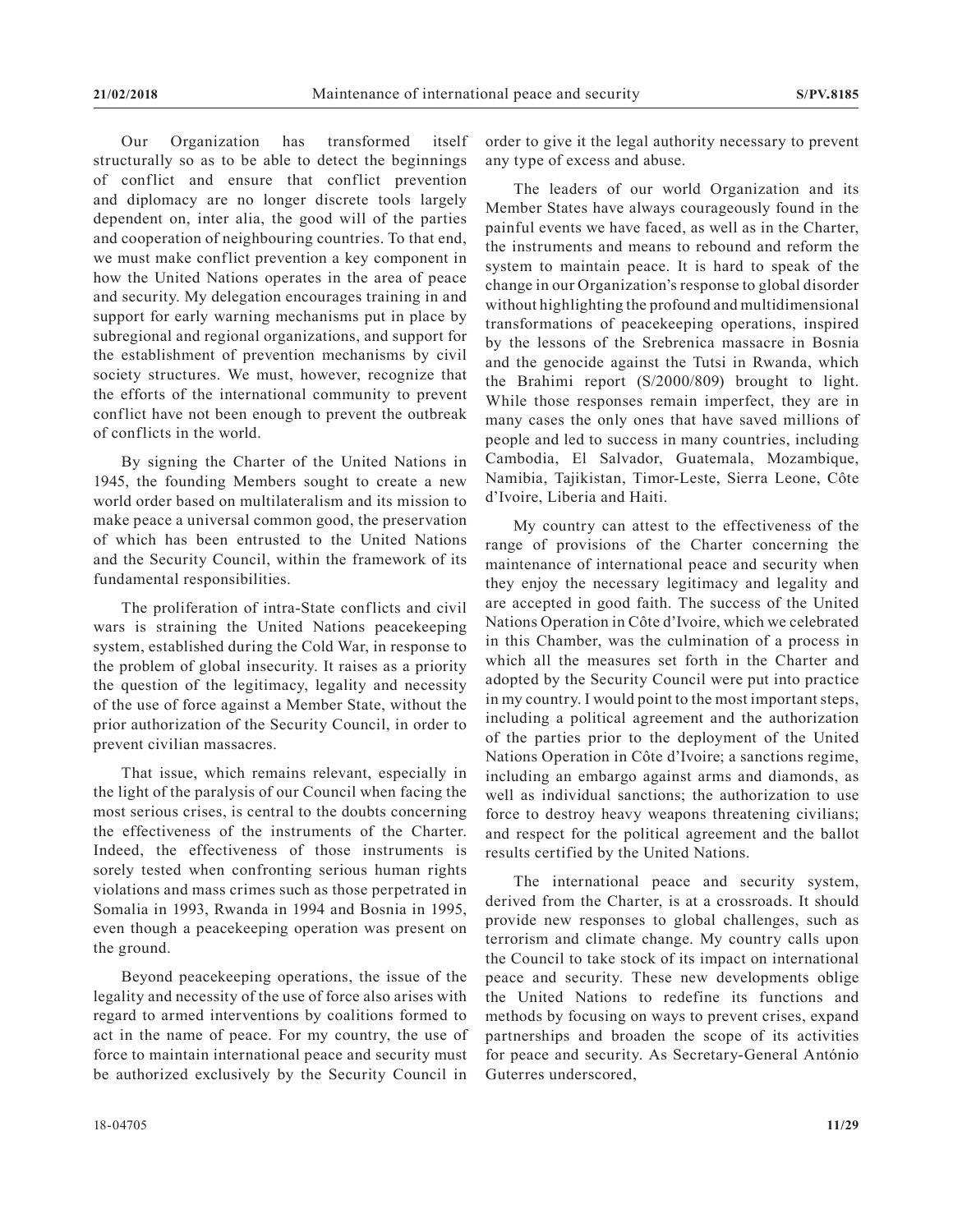"Prevention requires us to address root causes across the three pillars of the United Nations: peace and security, sustainable development and human rights. It must be the priority in everything we do." (*A/71/PV.60, p. 13*)

Côte d'Ivoire believes that the much-needed reform should also involve closer cooperation between the United Nations and regional organizations, which would be an asset in the fight against terrorism. The Council should provide increased support to entities in that fight, such as the Group of Five for the Sahel and the African Union Mission in Somalia, in which the United Nations is not ready to engage.

In the light of the new challenges facing our States and the role the United Nations must play together with us, there is an urgency to forge ahead with Security Council reform in order to strengthen its legitimacy and its acceptance by all. Only a strong Security Council that reflects today's world will encourage States to shoulder their primary responsibility to maintain international peace and security.

**Mrs. Haley** (United States of America): I would like to personally thank the Secretary-General for being here a second day in a row, but, more important, for his comments on Syria. I think that it is time for us to realize that we cannot continue to look away. I very much appreciate him taking the time to make that personal plea. I think it is important for all of us to know. It is certainly an honour to have former Secretary-General Ban Ki-moon with us today. We welcome him back home and are happy to see him.

I thank Kuwait's presidency of the Security Council for convening today's meeting. It is important that we pause for a moment every so often to reflect why it is we are here and what guides our work. We should start by being honest. There is a lot of lip service paid to the Charter of the United Nations. Everyone claims to be motivated by it and to be acting in accordance with its principles. But all too often Member States invoke the United Nations Charter not to inspire us to act, but to excuse their lack of action. And so we see the Security Council frequently failing to act at the times it is most important to defend the principles of the Charter. However, the United Nations is not simply a collection of nations. The United Nations Charter gives this organ an identity and a meaning of its own. The Charter commits all Members to the pursuit of peace and security based on respect for the principle of equal

rights and self-determination. It calls on Members to respect human rights and fundamental freedoms for all. In practice, however, the United Nations has all too often fallen short of that ideal.

Sovereignty is critically important. The United States will never forfeit its sovereign right to govern itself and determine its future. All Member States share that right, but they also struggle to balance their sovereign interests with the need to work cooperatively with other nations. In the United States our Constitution and democratic system of Government bind us to act in the interests of our people. I am accountable to the American people in what I say and do. Governments that are not accountable to their people are less constrained. They often point to sovereignty to justify bad behaviour and claim the Council has no business meddling in their affairs. But sovereignty gives no country the right to trample on the human rights and fundamental freedoms of others.

Human rights are the Security Council's business. That is so because the United Nations Charter calls on all Members to respect those rights, and also because violations of human dignity inevitably lead to threats to peace and security. Sovereignty is no excuse for a Government to use violence and rape to expel a minority group to a neighbouring country, as the Burmese security forces have done. Sovereignty is no excuse for the Council to do nothing. Sovereignty is no excuse for a regime to gas its own people, as the Al-Assad regime is doing in Syria, or for the Council to do nothing. Sovereignty is no excuse for any dictatorship to abuse its people, spark violence, foment regional conflict and then get off scot-free.

If that were true there would be no reason for us to be here. For the words of the Charter to have meaning all Member States must be accountable and abide by them. For the words of the Charter to have meaning, the Security Council must be willing to act when Member States violate them. The Security Council has done an admirable work to address the threat of North Korea, but too many Member States have failed to abide by their Charter obligation to enforce the sanctions the Council has imposed. In the meantime Pyongyang continues to develop its nuclear arsenal, threaten its neighbours and categorically refuse to discuss denuclearization. We must do better.

For far too long the Council has watched Iran play a deeply destabilizing role in the Middle East, without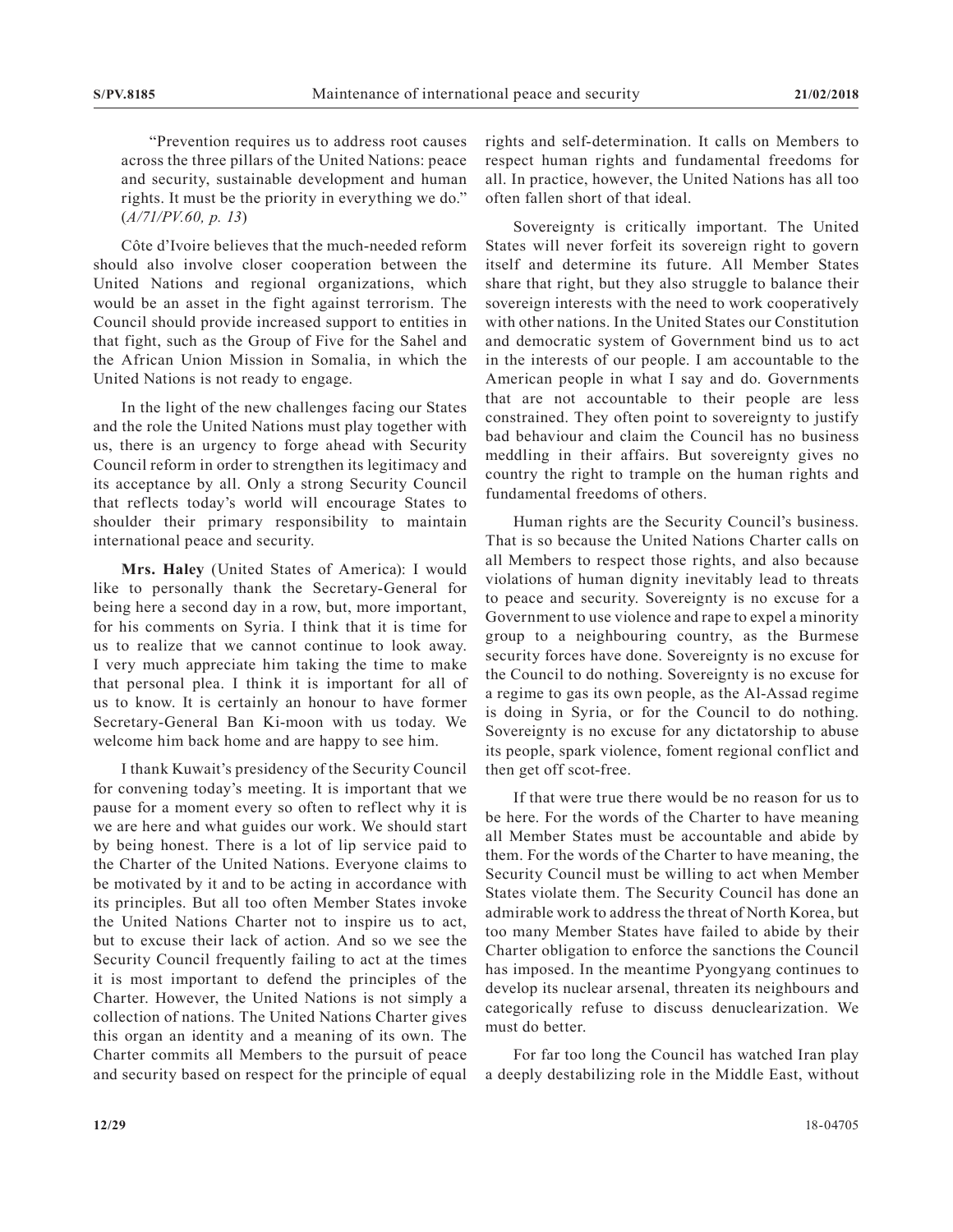addressing the urgent regional threat it poses. In Ukraine Russia remains an occupying force in Crimea and a destabilizing force in eastern Ukraine. Let me repeat: the sovereign rights of nations are fundamental. But when we do not uphold the principle of sovereignty by allowing the Kim, Al-Assad and Putin regimes to act with impunity, just the opposite is true. When the Security Council provides accountability for nations that violate the United Nations Charter, we protect sovereignty. Such was the case in 1990, when Saddam Hussein invaded Kuwait. After the invasion, Saddam proceeded to ignore 11 resolutions calling for him to withdraw. On 29 November 1990 the Security Council rightly invoked Chapter VII of the United Nations Charter. It gave Saddam Hussein one last chance to do what was right. In January 1991, after he refused to comply, a coalition of 34 countries, led by the United States, began the fight to liberate Kuwait. That coalition's efforts were successful. The proof is in the Chamber today. The sovereign nation of Kuwait presides as President of the Security Council.

I once again thank our Kuwaiti friends for calling today's important meeting. It is a great reminder of the purposes of this body. And I congratulate the entire nation of Kuwait for being a living reminder of what this institution can accomplish when it lives up to the principles of the Charter.

**Mr. Tileuberdi** (Kazakhstan): At the outset, allow me to start by thanking the delegation of Kuwait for convening today's timely briefing.

Today's theme has been fundamental to the United Nations since its establishment. The purposes and principles of the Charter of the United Nations remain relevant even in the contemporary history of international relations. More than 70 years ago, the peoples of the United Nations announced their determination to save succeeding generations from the scourge of war, reaffirm faith in fundamental human rights and in the dignity and worth of the human person, establish conditions under which justice and respect for the obligations arising from treaties and other sources of international law can be maintained, and promote social progress and better standards of life in larger freedom. However, the world remains at war today. Around the world, there are approximately 40 armed conflicts of varying intensity. The existence of more than 65 million displaced people and uncontrolled migratory flows constitute a favourable environment for trafficking in human beings and replenishing

the budgets of international organized crime and terrorist groups.

All these phenomena are an exorbitant price to pay for States' and Governments' irresponsible behaviour in international relations or for the sake of their own peoples. The violations that we witness overlook or distort our perceptions of the purposes and principles of the Charter of the Organization and international law, which were formulated after the bloodiest war in the history of humankind  $-$  a conflict that claimed more than 60 million lives. Today, the world has come closer than ever to the point at which serious international conflicts are ready to erupt. The threats of the use of weapons of mass destruction, the growing rivalry among regional Powers, the high tension among military-political blocs, and the crisis of trust among the key actors in international relations are of very serious concern to us. They underline the need for an urgent and dramatic shift in thinking from high-level dialogue and deliberative platforms to real action.

Kazakhstan's vision of global anti-military measures is set forth in the manifesto of President Nursultan Nazarbayev entitled "The World. The Twenty-First Century". In the manifesto, the idea of a comprehensive programme for achieving a world without conflict by the United Nations centennial in 2045 — "The Twenty-First Century: A World Without War" — was evoked. Given that two of the main purposes of the Charter of the United Nations are to save subsequent generations from the scourge of war and to adopt effective collective measures to prevent and eliminate threats to peace, we must make a determined and concerted effort through the collective and responsible actions of nations to destroy the disease of war and conflict.

At a briefing held in the Security Council on 18 January on the non-proliferation of weapons of mass destruction (see S/PV.8160), during our country's presidency of the Council, a broad and useful exchange of perspectives took place. My delegation highlighted the significance of confidence-building measures in achieving peace and security goals, which, in turn, play a key and ever-increasing role in the prevention of conflicts and the resolution of pressing global problems. We know this from our own experience. Indeed, upon the initiative of my country, the Conference on Interaction and Confidence-Building Measures in Asia, which brings together 26 countries, was established 20 years ago and continues properly to function today. Kazakhstan's efforts in its two-year non-permanent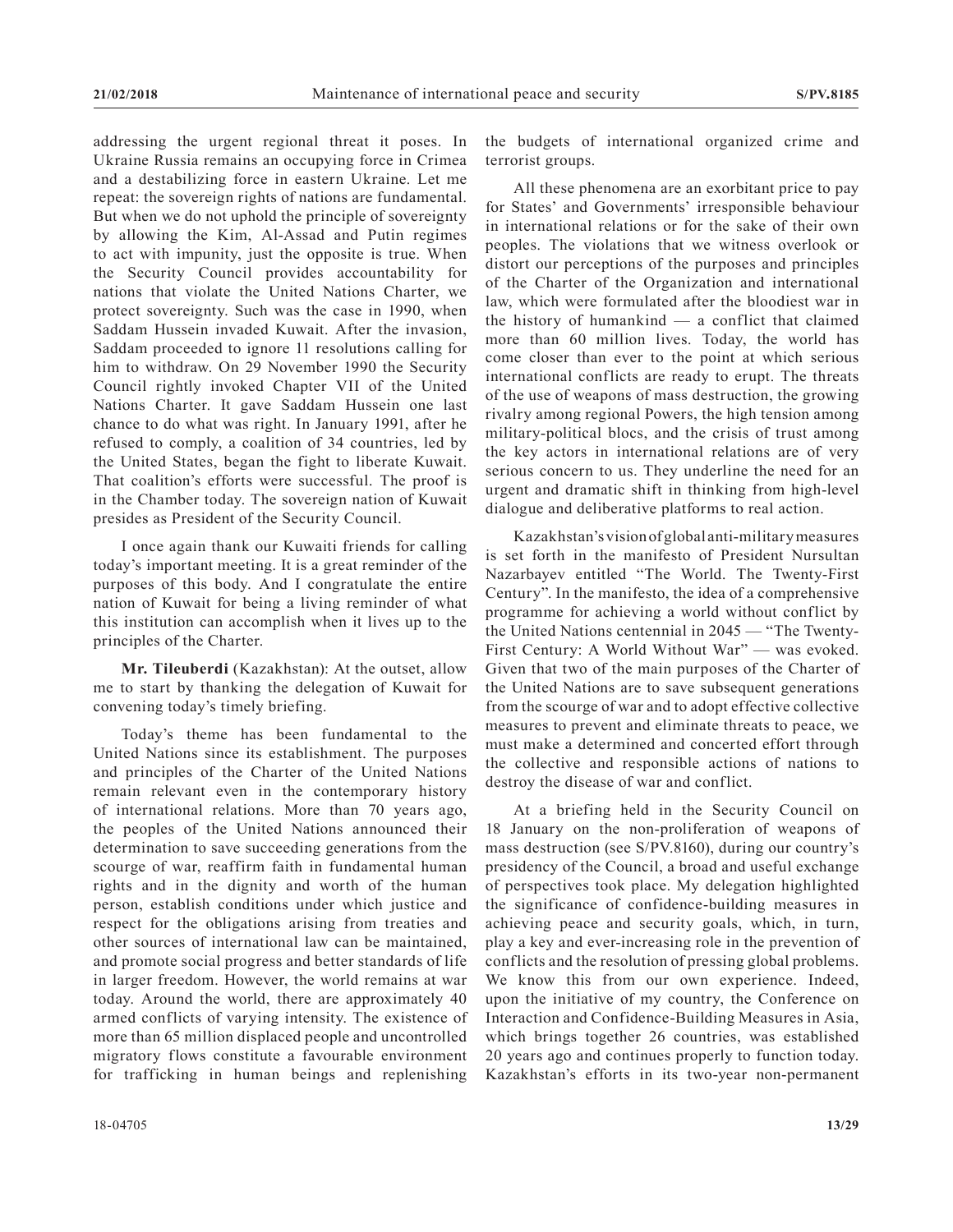membership in the Security Council are aimed at practical ways of ensuring international peace and security, in particular through making Central Asia a model regional zone of peace and security, sustainable development and prosperity.

We support a three-part conflict resolution strategy: reconciling peace and security with sustainable development in order to achieve lasting progress, implementing regional responses to such cross-border problems as terrorism, ecological devastation and poverty, and coordinating the interaction of United Nations structures operating as One United Nations so as to achieve maximum efficiency and effectiveness in the Organization's activities in the field.

We have at our disposal all the needed and time-tested strategies and best practices to change the world for the better. In this way alone, through responsible and predictable domestic and foreign policies, can we effectively and collectively address the challenges and threats of our times, advancing on the path of creation, progress, economic well-being and international security for all, without leaving anyone behind.

**Mr. Allen** (United Kingdom): I thank you, Sir, for focusing the Security Council's attention on the purposes and principles of our Charter of the United Nations. I also thank the Secretary-General and His Excellency the former Secretary-General, Mr. Ban Ki-moon, for their briefings today.

 Today's meeting, as the President has said, takes place around the twenty-seventh anniversary of the liberation of Kuwait, which was a clear example of the United Nations fulfilling one of its main purposes, namely, to maintain international peace and security. As States Members of the United Nations, we have a responsibility to adhere to the Charter's ideals and to work within the United Nations framework to solve the most challenging global problem. When the horrific violence in Rakhine state forced the Rohingya to flee, the Security Council played a vital role, focusing the world's attention on the situation and encouraging action by the authorities on the ground. We must now take further action to ensure safe and voluntary returns take place, and we should visit the region.

The Council must work together to achieve the Charter's purposes. When we do, we are successful. We have remained united in our commitment to providing the tools to achieve peace in Colombia and in our support

for the peace process in Cyprus. We were successful in Liberia and Côte d'Ivoire. We have remained united in our condemnation of Da'esh and the need for accountability for that group's atrocious actions, and we have remained united in our condemnation of the flagrant violations by the Democratic People's Republic of Korea of international law, where we have used sanctions to constrain the that country's pursuit of illegal nuclear and ballistic-missiles programmes. In this context, sanctions play a crucial role in maintaining international peace and security. The implementation of the Joint Comprehensive Plan of Action, which balances sanctions relief with strict nuclear restrictions, is another significant achievement of the Council and marks a major step forward in preventing Iran from developing a nuclear-weapon capability.

However, there are instances where Council disunity halts our progress. We cannot ignore Russian attempts to redraw the boundaries of Europe. This month marks the fourth anniversary of the illegal annexation of Crimea, in breach of Article 2 of the Charter. We remain deeply concerned by the degradation of human rights in eastern Ukraine, and we call upon on Russia to abide by the Minsk agreement commitments that it has undertaken. It is crucial that we uphold the sovereignty, independence and territorial integrity of Ukraine.

 Nor can we ignore the conflict that continues to rage in Syria or its causes. The Syrian conflict in all of its abhorrent acts and human misery is an example of what we all set up the United Nations to prevent. We have proved that we can work together to ease the suffering of the Syrian people. When we adopted resolution 2393 (2017), the United Nations was empowered to continue to deliver urgently needed humanitarian aid across conflict lines and borders.

 Knowing that we can deliver results makes our failures even more frustrating. These failures are having devastating consequences. The Al-Assad regime's brutal assault of eastern Ghouta, including reports of chemical-weapon use, is causing unprecedented levels of suffering. The targeting of civilians and civilian infrastructure is a violation of international humanitarian law. Eastern Ghouta is not a de-escalation zone; it is a zone of death and destruction. We must work together to end the conflict and prevent further suffering of the Syrian people, and I hope the Council will soon be able to pass a resolution to that effect. The Geneva talks represent the only sustainable path to peace. The opposition continues to engage constructively and in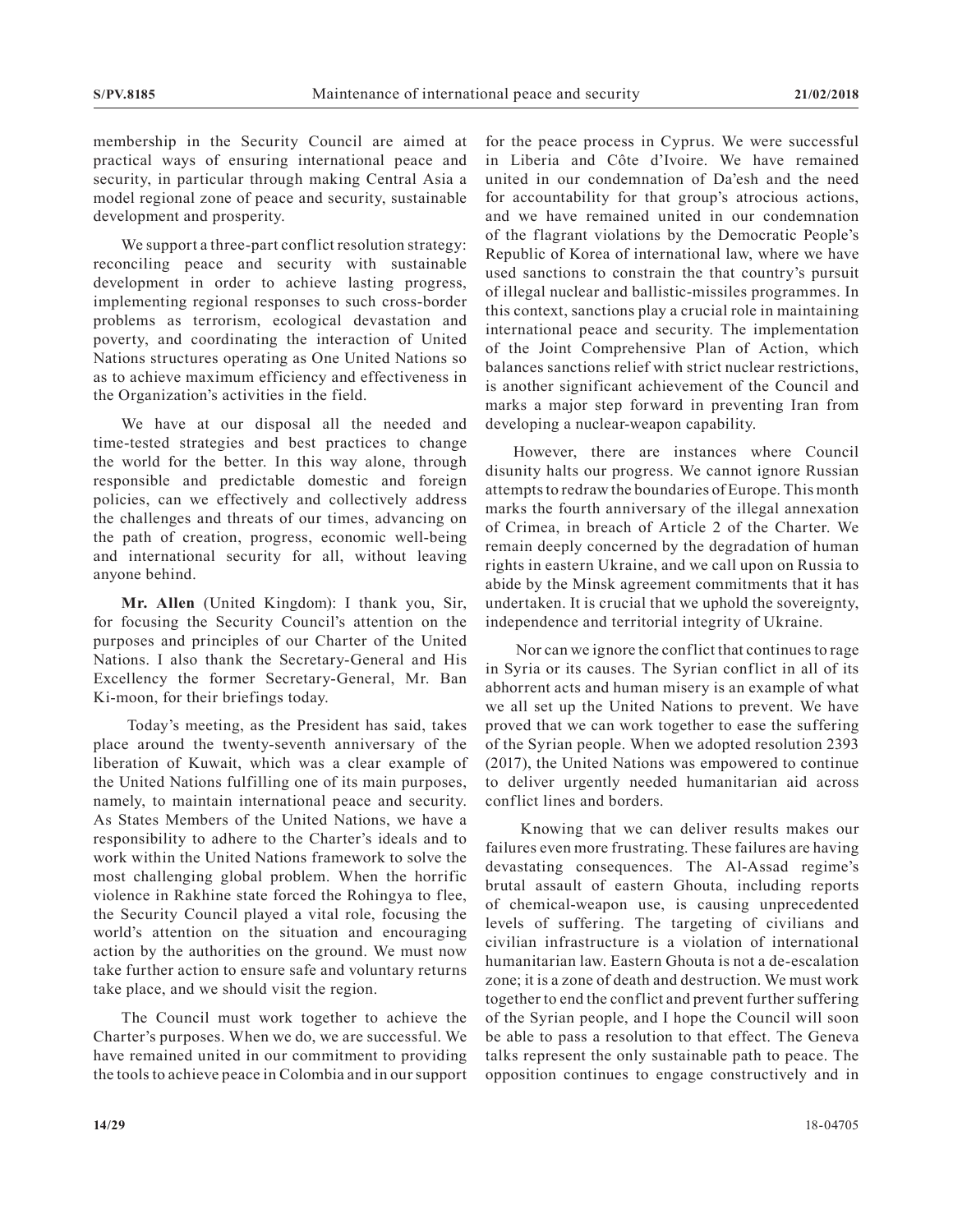good faith and without preconditions. The Al-Assad regime must do the same.

 We must also hold the Syrian regime and others to account for the repeated use of chemical weapons. Our failure here is acceptable. We must demonstrate that such abhorrent actions have consequences. An independent expert international investigation set up by the Security Council concluded that the regime and Da'esh have used chemical weapons. We must not allow Russian actions to force the closure of this investigation to deter us from pursuing accountability.

Despite our differences in the Security Council, we have demonstrated our capacity to show unity in the face of adversity. We must strive to do this more and to think creatively about how we find common solutions. The United Kingdom is a proud signatory to the code of conduct put forward by the Accountability, Coherence and Transparency group, and we are committed to never voting against a credible draft resolution on preventing or ending a mass atrocity.

We fully support the Secretary-General's efforts and proposals to improve the United Nations ability to prevent and respond to conflict and promote development. That includes reforms to peacekeeping, and I would like to take this opportunity to thank the millions of military, police and civilian personnel who have helped to protect civilians around the world.

We must also continue to tackle relentlessly the scourge of sexual violence and sexual exploitation and abuse, and recognize the disproportionate adverse effects of conflict on women and the important role of women in peacebuilding.

We must encourage increased cooperation with regional organizations and arrangements, as set out in the Charter, whether with the African Union Mission in Somalia in its fight against Al-Shabaab, the Economic Community of West African States in its resolution of conflict, or the Joint Force of the Group of Five for the Sahel to combat terrorism in West Africa.

Our predecessors drafted the Charter of the United Nations in the name of the peoples of the world to help save succeeding generations from the scourge of war. In some places, we are succeeding; elsewhere, we are falling woefully short. Let us all reflect on what more we can do to live up ideals of the Charter — our Charter.

**Mr. Ma Zhaoxu** (China) (*spoke in Chinese*): China highly commends the Kuwaiti presidency for its initiative to convene today's debate. I warmly welcome the Kuwaiti Deputy Prime Minister and Minister for Foreign Affairs, His Excellency Sheikh Al-Sabah, to New York to preside over this meeting.

I wish to thank Secretary-General António Guterres and welcome back the former Secretary-General, His Excellency Mr. Ban Ki-moon.

The United Nations was born in the afterglow of the world victory against fascism. The Charter of the United Nations gave expression to the reflections of peace-loving peoples around the world and carries the optimistic hopes of all nations for peace and development.

Today's world is undergoing profound changes not seen in a century. We should stay true to our agenda, uphold our mission, resolutely safeguard the principles and purposes of the Charter and continue to carry forward the spirit of the Charter of the United Nations. We should work together to build a new type of international relations featuring win-win cooperation, and establish a community of shared destiny for humankind. I should like to share the following ideas with the members of the Security Council.

First, countries should build partnerships based on equality, consultation and mutual understanding. Equality in sovereignty is an important norm governing inter-State relations. The sovereignty of countries big or small, strong or weak, poor or rich must be respected. Interference in the internal affairs of other countries must not be permitted. The international community should uphold multilateralism, pursue mutual trust and win-win cooperation, abandon the Cold War mentality and zero-sum games, and act upon the five principles of peaceful coexistence and the Charter of the United Nations in steadily promoting democracy in international relations and in governing global affairs through consultation.

Secondly, countries should strive for a world of universal security through joint contributions and sharing. In the face of traditional and non-traditional security threats, including terrorism, regional conflict, the refugee crisis and climate change, no single country can stand aloof. It is important to foster an outlook of comprehensive, common, cooperative and sustainable security, promote international cooporation across the board, adopt a holistic approach to addressing issues fundamental to world and regional security, and build universal security.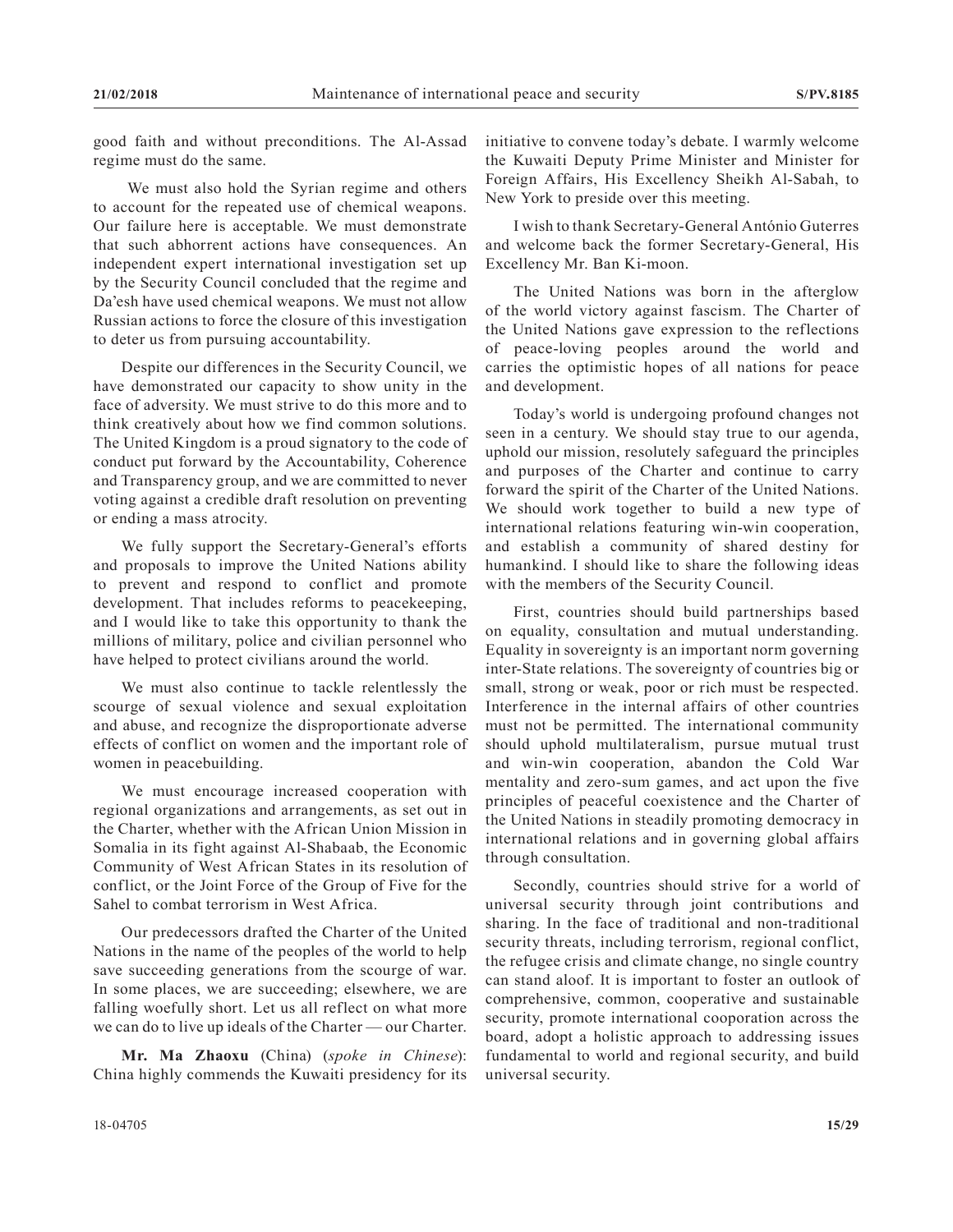Thirdly, countries should respect the work of the United Nations as the main channel of mediation and safeguard the mission and authority of the Council. The Council, as the collective security machinery for the maintenance of international peace and security, is equipped with a sacred Charter mandate. We should support the Council, acting in accordance with the Charter, in seeking the peaceful settlement of conflict by political means and by fully bridging differences through dialogue and consultation.

As the first signatory of the Charter, a founding Member of the United Nations and a permanent member of the Security Council, China is ready to shoulder all its responsibilities, stay committed to maintaining the international system built around the United Nations, uphold the basic norms governing international relations underpinned by the Charter, work alongside other Member States and the United Nations, and make greater contributions to world peace, common development and international cooperation.

**Mr. Alemu** (Ethiopia): We join others in expressing appreciation to the Kuwaiti presidency for organizing this high-level debate and we are pleased to see you, Sir, presiding over the meeting. At a time when we are facing unprecedented challenges and threats to global peace and security, the need for multilateralism has never been more indispensable to ensuring a collective response.

That is why reaffirming the principles and purposes of the Charter of the United Nations is imperative to preserving the current global order on the basis of renewed partnership, in the spirit of the 2030 Agenda for Sustainable Development. We know from history that the League of Nations, the predecessor of the Organization, failed to prevent the outbreak of the Second World War mainly because its members remained indifferent to the blatant disregard of the purposes and principles of international law governing inter-State relations.

Of course, no one can speak better, more forcefully and with authority on this issue than the Secretary-General himself and his predecessor, Mr. Ban Ki-moon, and we thank both of them for their important remarks. We are truly pleased to see Mr. Ban Ki-moon here with us today.

In spite of so many challenges and shortcomings, the United Nations has been and continues to be an indispensable Organization. Its Charter principles and purposes also remain as relevant today as they were 70 years ago in safeguarding international peace and security, promoting respect for human rights, and ensuring sustainable development for all. The issue is how we can apply them in a manner that is consistent with the realities of our time in order to meet the needs and aspirations of current and future generations. That is why we support the reform agenda, in the words of the Secretary-General,

"to make the United Nations more able to respond to the needs and aspirations of we, the peoples, that generated this Organization".

We are indeed living in an increasingly interconnected and interdependent world, and what happens in one corner of the world can easily affect us all, whether it is terrorism, the proliferation of weapons of mass destruction, climate change or a health pandemic. No one can be immune from these problems, nor can anyone claim to have the panacea to address them alone. We can do so only if we collectively work together, in line with the principles and purposes of the Charter of the United Nations.

That requires us to carry out our obligations in good faith, and there have no doubt been instances of failure that have tarnished the image and credibility of the Organization and given enough reason to sceptics to be critical. But we should also not forget that there have indeed been instances when the Organization has proved its mettle and defended its principles with vigour. Because of that, a country whose territorial integrity was aggressed 27 years ago, in flagrant violation of the Charter, not only was able to regain its sovereignty but can now contribute its part to the promotion and maintenance of international peace and security.

How symbolic is it, therefore, that today this country is presiding over the work of the Security Council, 27 years after its liberation? We wish to take this opportunity to congratulate the people and the Government of the State of Kuwait on this important occasion. It is indeed a historic coincidence that Ethiopia was a member of the Security Council at the height of the Gulf War and took a principled position based on the United Nations Charter to stand in solidarity with Kuwait, not only to condemn its invasion but also to fully support all the relevant Security Council resolutions aimed at restoring its sovereignty. We should certainly draw lessons from some of the achievements of the United Nations and also have the courage to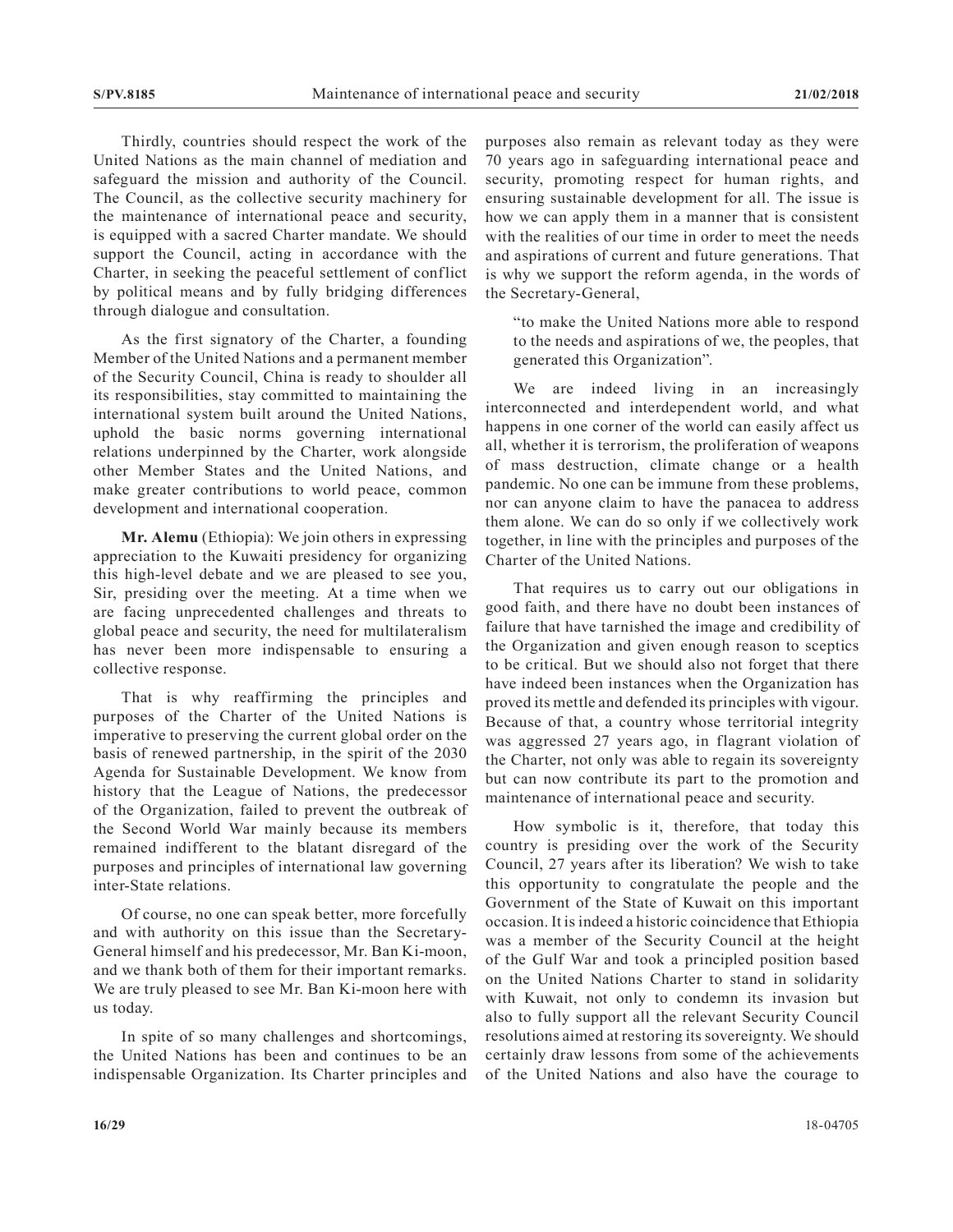admit shortcomings and make all efforts necessary to replace them.

The Security Council has a number of tools, envisaged in the Charter, at its disposal to address the multifaceted problems that the world is facing. Chapter VI of the Charter is clear on the primacy of the peaceful settlement of disputes while being strong on the need to take preventive measures in order to avert conflicts before they erupt.

Chapter VII provides the parameters for action with respect to threats to the peace, breaches of the peace and acts of aggression, while Chapter VIII provides for regional arrangements. Unfortunately, we have yet to take full advantage of what the Charter can offer to help us overcome the constraints of selfdefeating policies based on narrow national-interest calculations, which, ipso facto, lead to double standards that in turn undermine the credibility of the Security Council as the organ with the primary responsibility for the maintenance of international peace and security.

Here the most critical issue is the need is to be consistent in our fidelity to the principles of the Charter: sovereign equality, territorial integrity, political independence, non-intervention and the peaceful settlement of disputes. Failure to do so can have grave consequences; my own country is witness to this. It is in this respect that I wish to quote Emperor Haile Selassie, who appealed for justice when Ethiopia was aggressed in 1935 but who nonetheless remained unwavering in his commitment to the international collective security system in spite of the utter failure of the then League of Nations. What he said in his address to the General Assembly in October 1963 still resonates today, and it is with those words that I wish to conclude my remarks:

"The Charter of the United Nations expresses the noblest aspirations of man: the abjuration of force in the settlement of disputes between States … [and] the safeguarding of international peace and security. But these, too, as were the phrases of the Convenant [of the League of Nations] are only words; their value depends wholly on our will to observe and honour them and give them content and meaning … This Organization and each of its Members bear a crushing and awesome responsibility: to absorb the wisdom of history and to apply it to the problems of the present, in order that future generations may be born, and live, and die in peace." (*A/PV.1229, p. 1*)

**Mr. Esono Mbengono** (Equatorial Guinea) (*spoke in Spanish*): The Republic of Equatorial Guinea is grateful to the State of Kuwait for having convened this debate, which affords the States Members of the United Nations a chance to consider and reiterate the importance of the principles of the Charter. This event coincides with the twenty-seventh anniversary of the invasion of Kuwait by Iraq, in 1991; international cooperation was decisive in the liberation of Kuwait, and we are particularly pleased to see here with us today the Deputy Prime Minister of Kuwait. We would also like to thank Secretary-General António Guterres for his incisive intervention and welcome the presence of and the statement made by Mr. Ban Ki-moon, the former Secretary-General.

The United Nations as we now know it was born as a consequence of the ravages caused by the Second World War at a time when the devastation caused by that war was still fresh in the collective memory of humankind. It is for that reason that the conviction took root among those who met in San Francisco that there should not be a repeat of the same mistakes that led to two bloody world wars. Both conflicts represented a huge setback for humankind in every respect, and the goal, therefore, was to come up with an appropriate formula to enable the peoples of the world to live together in peace thanks to just rules that would enable them to prosper. The main purpose in drafting the Charter was to achieve a lasting peace for humankind.

In order to achieve the peace and prosperity we so fervently sought, it was vital to establish equitable rules for coexistence within a system in which any problems that might arise could be collectively addressed. The establishment of an Organization such as the United Nations therefore proved justified, as this gave rise to the possibility of holding meetings that would enable us to debate problems that could jeopardize our common coexistence.

His Excellency Mr. Obiang Nguema Mbasogo, President of Equatorial Guinea, highlighted the principles and purposes of the Charter of the United Nations in the statement he made during the general debate of the General Assembly at its seventy-second session, on 21 September:

"It should be recalled once again that Chapter I of the Charter of the United Nations enshrines the intent of its Member States to build a world of peace and well-being for humanity by encouraging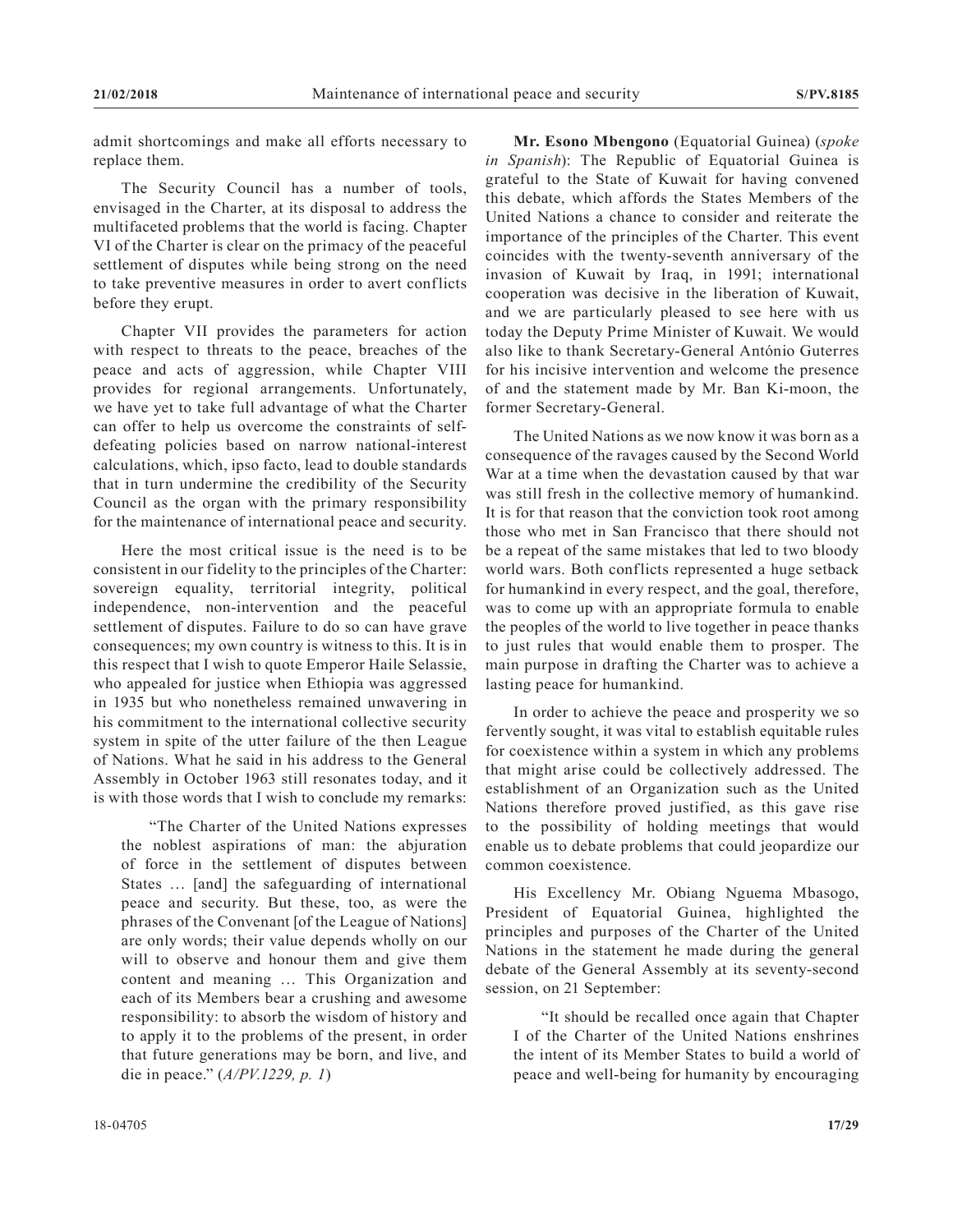friendly relations and mutual respect for the independence and sovereignty of every nation." (*A/72/PV.13, p. 9*)

The words of my President are in line with the Secretary-General's conviction of the importance of collective security as an instrument for prevention and the idea of the urgent need to increase the use of diplomacy for peace. In this paradigm, sanctions, for example, cannot be seen as an end in themselves, and interventions, be they peacekeeping operations or measures geared to re-establishing global order, are but a reflection of the inability of the system and its stakeholders to implement the principles of preventive diplomacy to which the Secretary-General referred.

We cannot deny some of the important achievements and progress recorded by United Nations over its more than seven decades of existence in fostering peace, security and international cooperation. These achievements led to real and irreversible changes in today's world. We as Africans have firsthand knowledge of these achievements, which made a significant contribution to enabling some of our countries to take their rightful place as fully fledged Members of the United Nations after having achieved independence.

The Charter remains a valid instrument that has lost none of its relevance; we must all continue to decisively defend its purposes and principles. International relations, which must be just and democratic, must be underpinned by the principles enshrined in the Charter: equality among countries; respect for national sovereignty and territorial integrity; non-interference in the internal affairs of States; and the peaceful settlement of disputes. These principles must continue to be held as sacred and must be defended by all countries.

Relations and interactions among States must be guided by mutual respect, on a basis of equality, so that all can contribute to achieving the common good. Issues of international and regional interest must be addressed through consultation, cooperation and negotiation. Only in this way can challenges such as terrorism, threats to peace, conflicts, disputes between countries and climate change, inter alia, be resolved satisfactorily. Regrettably, we continue to note breaches of the Charter, which weaken the central role that the United Nations must play as a framework for dialogue and diplomacy. To interrupt that trend, it is important to renew multilateralism and a spirit of compromise

among Member States and, of course, to insist on the democratization of the Organization's internal structures and processes.

We must not be naive or become complacent. The world is changing, and the Organization must know how to adapt and anticipate such change. The Organization's success and its relevance in a constantly evolving world depends largely on what I have just outlined. The Charter of the United Nations is flexible enough to be able to respond to the complex new challenges before us. However, it is up to us, the Member States, to be brave enough to modernize the Organization's structures and procedures; otherwise, the credibility, legitimacy and moral authority of the purposes and principles of the Charter will be increasingly questioned and undermined.

Developments in the current scenario present a clear challenge for all. International affairs are undergoing a process of change, which, on the one hand, can yield new opportunities for economic cooperation, and, on the other, presents the challenge of having to face security threats and challenges.

Building the global economy, promoting sustainable development, eradicating poverty, countering environmental degradation, and so on, are actions that must lead to the effective implementation of the 2030 Agenda for Sustainable Development, which should have a positive impact on the greater well-being of, and equality among, the various peoples of the world. Those needs are most pressing in Africa, the continent that suffers most from the shortcomings of the modern world.

As we have already said, the world is in constant flux and is no longer what it was 70 years ago. That is evident in the nature of armed conflicts, especially their capacity to inflict devastation and suffering. The response of the international community should adapt to the new reality and the challenges we all face. In that process, the role of the United Nations is vital, and its purposes and principles, if used effectively, remain useful.

The world must be guided by the principle of peaceful coexistence in international relations. When it comes to choosing social systems and development models, the unique traits of every country must be respected. The principle of the sovereign equality of all countries must remain intact, international justice and equality must prevail and the rules of international law must always be applied, without double standards.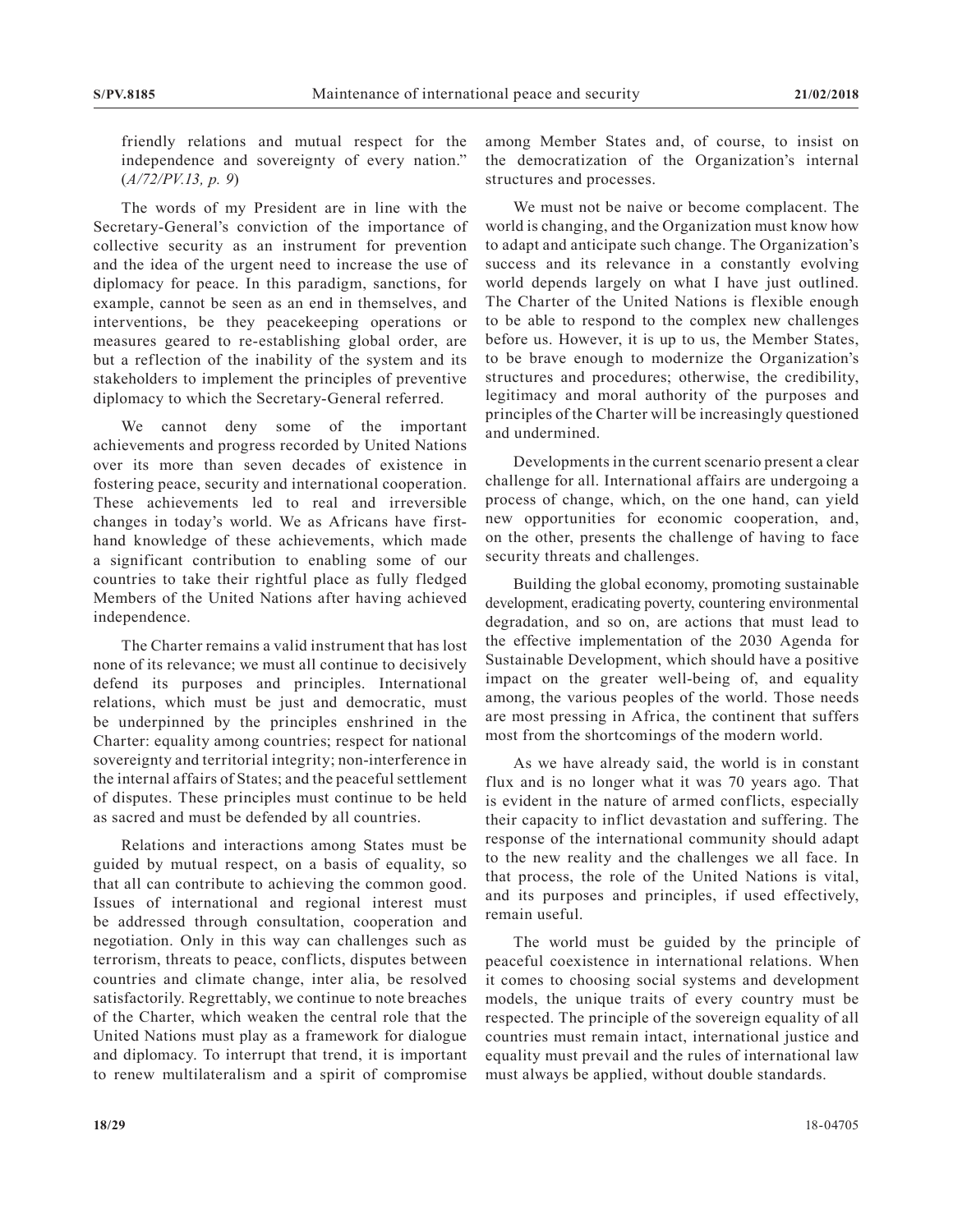Equatorial Guinea has had its security threatened on several occasions, the last of which occurred last December. Thanks to international cooperation, which we wish to mention here, we were able to avoid what could have been a true massacre on Equatorial Guinean soil. I therefore conclude my statement by stating that the motto of the Republic of Equatorial Guinea — unity, peace and justice — which guides the actions of our country's foreign policy, is in full accordance with the purposes and principles of the Charter of the United Nations.

**Mr. Meza-Cuadra** (Peru) (*spoke in Spanish*): Peru welcomes the convening of this meeting. We are also grateful for the enlightening briefing delivered by Secretary-General António Guterres, and we welcome to New York former Secretary-General Ban Ki-moon, whom we thank for his very valuable presentation. In particular, we welcome the presence of Sheikh Sabah Al-Ahmad Al-Jaber Al-Sabah, Deputy Prime Minister and Minister for Foreign Affairs of Kuwait, and other senior officials.

In view of the growing complexity of the global challenges we face today, Peru believes that strengthening multilateralism and rejuvenating the Organization to make it more coherent and efficient in supporting the maintenance of peace is of the utmost importance. We therefore support the reforms promoted by the Secretary-General, and we encourage him to persevere in that regard. Moreover, we believe that this is a highly opportune moment to reflect on the validity of the purposes and principles enshrined in the Charter of the United Nations in the maintenance of international peace and security.

On this occasion, we will focus on the importance of the principle of the pacific settlement of disputes and on a more active Organization in the promotion of the peaceful means listed in Chapter VI of the Charter: negotiation, enquiry, mediation, conciliation, arbitration, judicial settlement and resort to regional bodies and arrangements.

We welcome the Secretary-General's initiatives in that area, more specifically his mediation and the provision of his good offices in numerous countries, with a view to preventing conflicts and their escalation. We eagerly await the establishment of a high-level consultative council on mediation and the Security Council.

In line with that initiative, Peru encourages the Council to play a more active role in its work to promote and recommend that Member States resort to the peaceful means I have just mentioned, which we are convinced would constitute a major contribution to international peace and security. That conviction is based on our own experience. In its recent history, Peru has resorted to the International Court of Justice, arbitration and negotiations supported by friendly countries to resolve sensitive and complex border disputes with its neighbours — neighbours with whom, now such disputes have been peacefully resolved, we enjoy the best of relations concerning trust and cooperation.

Peru is committed to international law and its progressive development, which is why we are concerned by the unsystematic manner in which the Charter of the United Nations is often interpreted. Such interpretation attributes absolute qualities to certain principles, to the detriment of others. On the one hand, there is often conflict among the principles of sovereignty, territorial integrity and non-interference; and on the other, among those of justice and the fulfilment of the obligations of States in accordance with the Charter itself, including responsibilities in the area of human rights. That usually results in an impasse, which unfortunately hampers the cooperation that is required for the collective security system to develop effective preventive diplomacy in favour of international peace and security.

Given this situation, we must bear in mind that the principles listed in Article 2 of the Charter are geared towards collective action, and that, in that sense, they are complementary. The Charter requires all Member States to cooperate, while respecting their respective areas of sovereignty, to carry out the purposes listed in Article 1.

In that respect and to conclude, we wish to recall that the first purpose enshrined in the Charter is to specifically maintain international peace and security. To that end, the Charter expressly requires us to take effective and collective measures to prevent and eliminate threats to peace.

As was mentioned, this month we commemorate the liberation of your country, Mr. President, which was possible thanks to the Council's response to a flagrant act of aggression, in its implementation of Chapter VII of the Charter 27 years ago. On that occasion, Secretary-General Javier Pérez de Cuéllar drew some important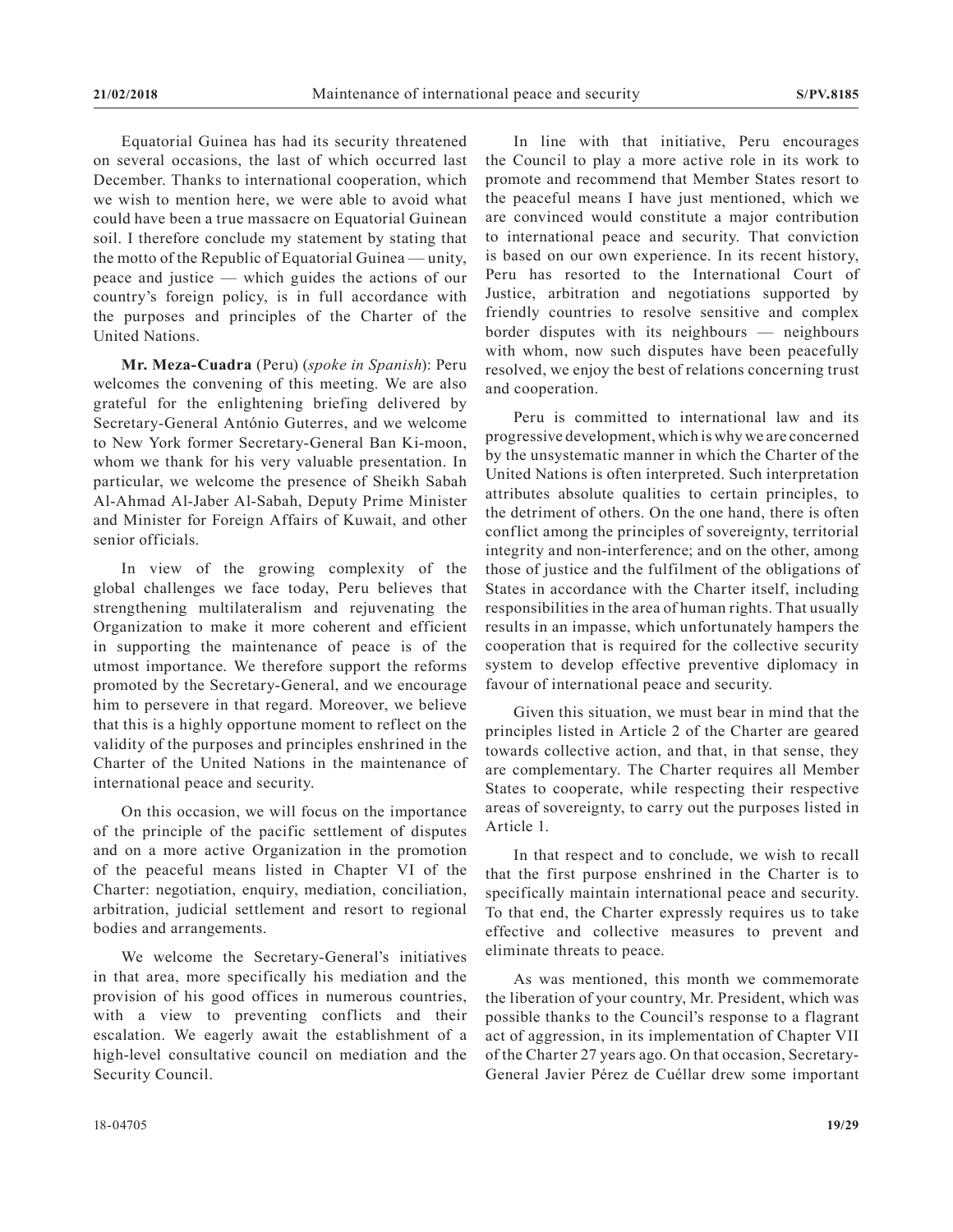conclusions from the historic episode and presented them in his annual report. In view of their relevance to a more effective application of Chapter VI of the Charter, I would like to mention some of them here:

"The hostilities in the Gulf have made it agonizingly clear that the devastation of two States, with untold loss of innocent lives ... damage to the environment and immense suffering of millions, represented a startling failure of collective diplomacy. In the aftermath of these hostilities, therefore, a renewed emphasis is rightly being placed on the need for preventive diplomacy ... Preventive diplomacy presupposes early warning capacity, which, in turn, implies a reliable and independently acquired database. There is a complementarity between the Secretary-General being fully equipped with the means presupposed in Article 99 of the Charter and the Security Council (in conformity with the spirit of Article 34) maintaining a peace agenda not confined to items formally inserted." (*A/46/1, p. 3*)

More than a quarter of a century later, the challenges and threats to peace and security are perhaps more complex, but it is clear that the principles and purposes enshrined in the Charter remain valid and relevant.

**Mr. Skoog** (Sweden): I would like to begin by expressing my gratitude to Kuwait for convening this important debate on the anniversary of its liberation in 1991. This remains an excellent example of how the Security Council shouldered its responsibility by taking collective measures in line with the Charter. The fact that Kuwait just hosted a donor conference on Iraq shows a deep understanding of how the prosperity and stability of ones neighbor contributes one's own security and well-being. Regional cooperation is enlightened self-interest and represents one of the cornerstones of international peace and security.

I should like to pay tribute to the presence here today of former Secretary-General Ban Ki-moon and all his work to reinforce the values of the Charter. I also want to pay tribute to the Secretary-General for his briefing this morning. We strongly underscore and echo his call for an urgent cessation of hostilities to allow for humanitarian relief in eastern Ghouta and elsewhere in Syria. We are working very hard, together with Kuwait and other States members of the Council, to ensure that we can take a meaningful decision on that issue very soon.

The Charter of the United Nations was adopted in in the shadow of two world wars. At that time, the purpose of the Charter was clear. As Secretary-General Guterres told us when he assumed office: "The United Nations was established to prevent war by binding us in a rules-based international order" (*S/PV.7857, p. 3*). The Charter is the foundation of our collective security system. However, making this system work for all means that every Member State must play its role. It is contingent upon each Member State to abide by and defend the rules-based order prescribed by the Charter. This is not just a question of political will, but a legal obligation.

Under the Charter's provisions much has been achieved, but we must also recognise that for many, the aspirations captured in its purposes and principles — to live in peace and security without violence — remain elusive. The continued aggression and illegal annexation in Ukraine, the intolerable suffering inflicted on the civilian population in Syria, our inability to find a solution to the Israeli-Palestinian conflict, the continued violence and humanitarian crises in the conflicts in Yemen, the Democratic Republic of the Congo and Libya, and the horrendous reports of violations in Myanmar are all an affront to this system.

Under Article 24 of the Charter, the Council — elected and non-elected members alike — acts on behalf of all members of the United Nations and must do so in in accordance with the Charter, its purposes and principles. The permanent members have a special responsibility. That is why the use of the veto to protect narrow national interests in situations of mass atrocities is totally unacceptable. I call on all members to adhere to the code of conduct put forward by the Accountability, Coherence and Transparency group and the Franco-Mexican initiative on restraint in the use of the veto, especially in the event of mass atrocities. In addition, the global world order must be based on a fair and just system in which States have equitable representation. We repeat the need for reform of the Council in order for it to reflect the realities of today's world.

The provisions on peaceful settlement of disputes, as laid out in Chapter VI of the Charter, contain powerful instruments to resolve disputes before they escalate into serious conflicts. I would like to highlight five tools that the Council should make better use of.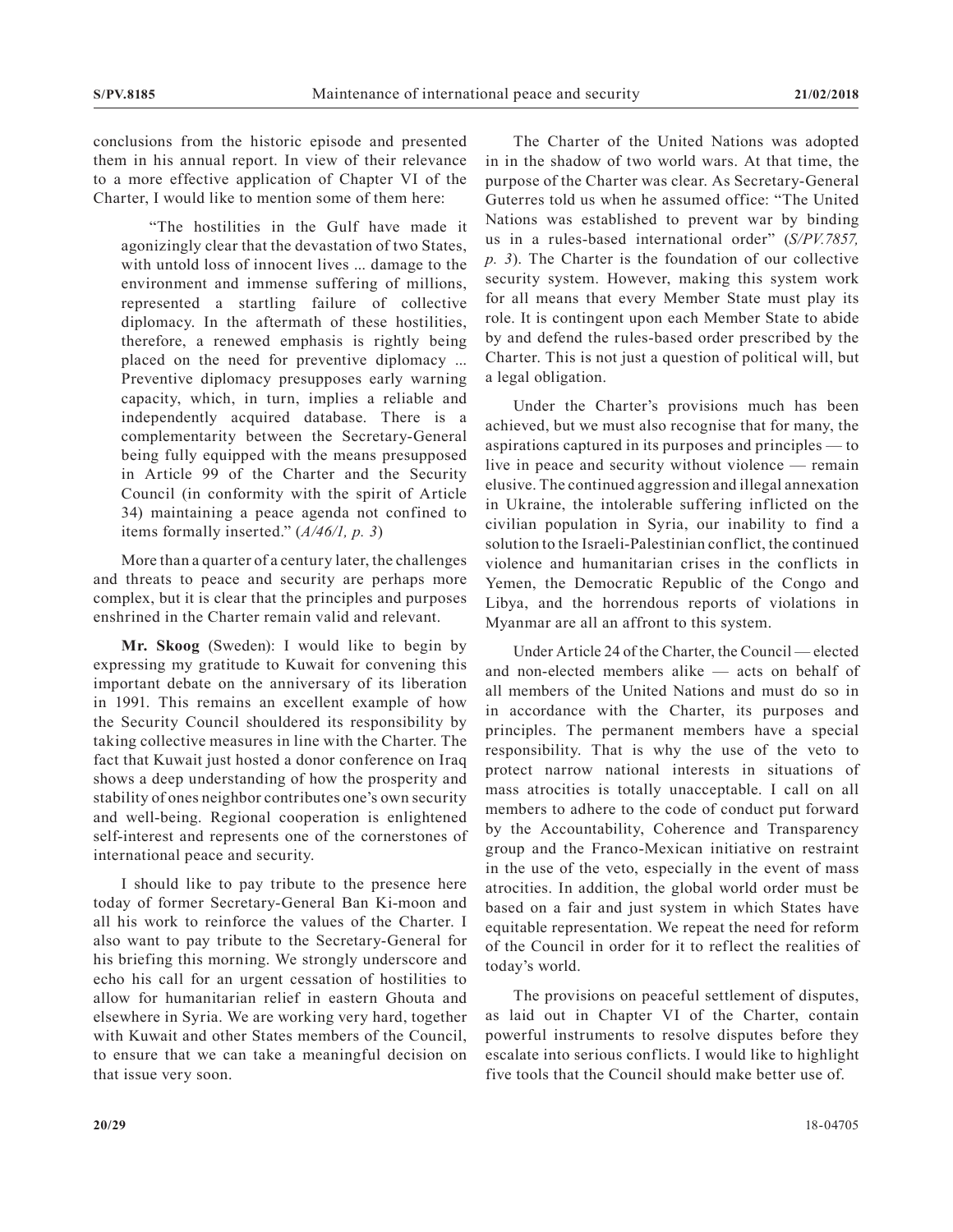The first is early action to resolve conflicts peacefully, in accordance with Article 33. A recent example was the Council's response to the crisis in The Gambia last year. Early and swift Council action contributed to preventing a potential outbreak of violence. A unanimous Security Council, working closely with the Economic Community of West African States and the African Union, adopted resolution 2337 (2017), defending democratic principles. The collective security system worked and the rules-based international order was upheld.

Secondly, the Council should support mediation and good offices in an engaged, supportive and united manner. We welcome the formation of the Secretary-General's High-Level Advisory Board on Mediation, and the Council should examine how it can be supported. Women's meaningful participation in conflict prevention and resolution is key. The Swedish Women's Mediation Network is contributing to peace processes around the world, and we are happy to bring that experience to the table.

Thirdly, regional organizations are key actors in preventing conflict and the settlement of disputes at the regional level. The Council should make full use of Chapter VIII of the Charter and encourage the settlement of disputes through regional arrangements and be kept informed of how the Council can support regional efforts to prevent conflict. In this context, we welcome regular meetings between the Council and the African Union Peace and Security Council, as well as cooperation between the United Nations and the European Union. The Helsinki process in Europe can serve as a model for building trust and confidence where such assets are missing, such as in the Middle East.

Fourthly, judicial bodies, such as international courts, contribute to resolving disputes based on the rule of law. The International Court of Justice continues to play an important role in this regard. The Council should more actively consider the possibility of recommending referrals to the Court. In addition to the International Court of Justice, the number of dispute settlement mechanisms and resort to such mechanisms are increasing. The International Criminal Court, as a deterrent of international crimes, has a key role in preventing conflict. The decision to activate the Court's jurisdiction over the crime of aggression arises directly from the United Nations Charter.

Finally, we call upon the Secretary-General to make even greater use of his prerogatives, including under Article 99, to bring to the attention of the Council any matter that, in his opinion, may threaten the maintenance of international peace and security. Of course, we encourage Council members to be responsive to such petitions. The Secretary-General took this step in relation to Myanmar late last year, bringing our attention to the situation there and its potential implications beyond the borders of that country.

Former Secretary-General Kofi Annan said in 2005 that

"we will not enjoy development without security, or security without development. But ... we will not enjoy either without universal respect for human rights".

Therefore, the role of the Council in preventing conflicts must be seen within the broader context.

Prevention requires addressing the root causes of conflict and instability long before they reach the Council's agenda. The 2030 Agenda for Sustainable Development — with its aim of peaceful, inclusive and sustainable societies — together with the sustaining peace agenda, represents the masterplan for prevention. We welcome the joint United Nations and World Bank study *Pathways for Peace* on inclusive approaches to preventing violent conflict, and we strongly support the Secretary-General's reform agenda, which aims to put sustainable development, conflict prevention and sustaining peace at the centre of the United Nations work.

Violations and abuses of human rights can be the first indicators of a nascent conflict. Conversely, respect for and the protection of human rights contribute to addressing the root causes of instability, thereby helping to prevent and resolve conflicts and sustaining peace. We fully support the Secretary-General's Human Rights Up Front initiative as a tool for early warning and prevention.

It is more important than ever for Member States to act on principles and to base their decisions and actions on international law. I would therefore like to conclude by again stressing that the Security Council is central to upholding the rules-based international order, as reflected in the Charter. This means that Member States are expected to act in accordance with the Charter, and that the Council must ensure that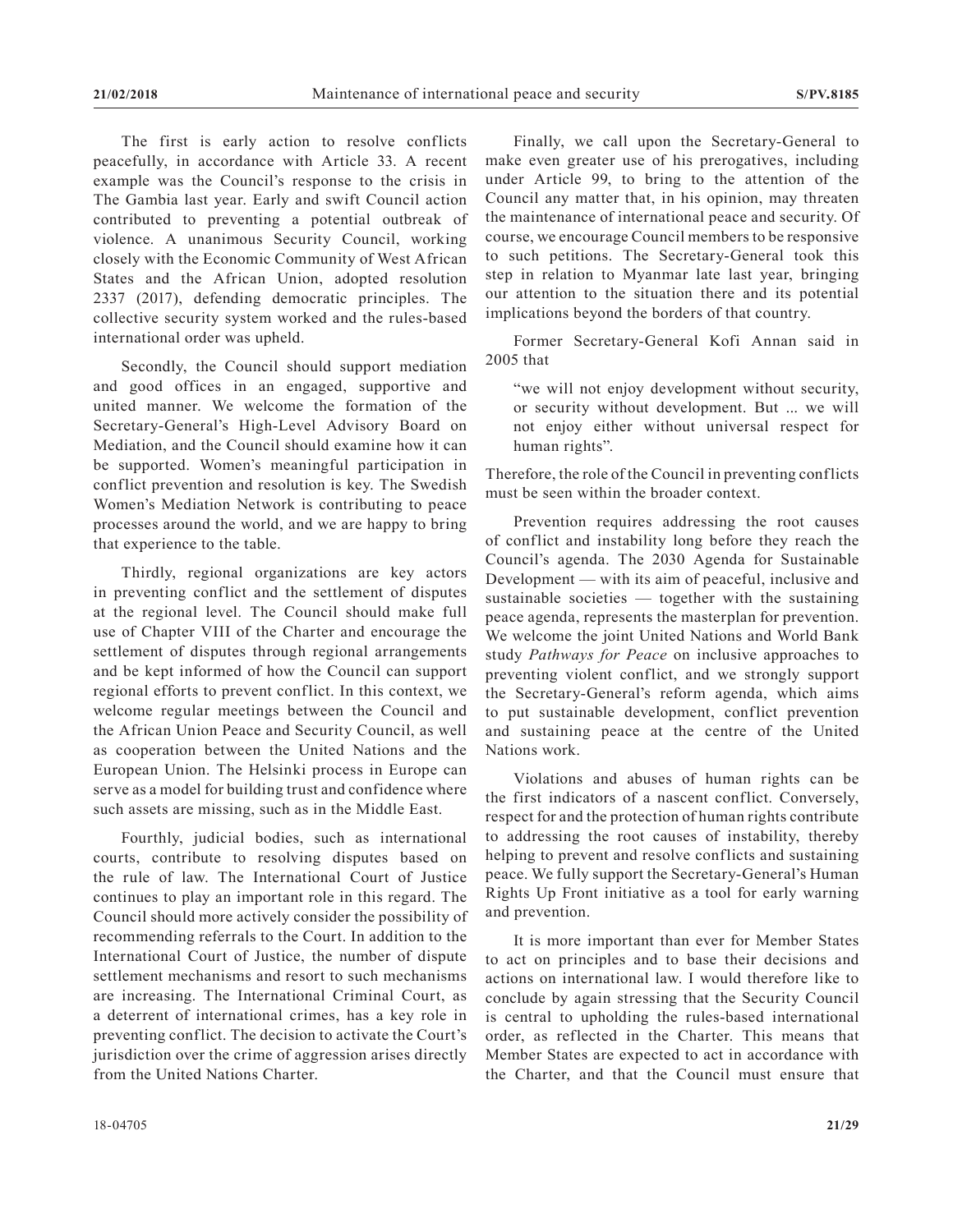States, as well as individuals, are held accountable for the most serious of violations of the Charter. This wonderful and visionary text — a copy of which I have here in highlighted colour, which I hope will help in its implementation — is still very valid, but we need to make better use of its provisions and the instruments that it offers.

**Mr. Nebenzia** (Russian Federation) (*spoke in Russian*): I am pleased to see you, Sir, presiding over the Security Council. We know the significance of today's date and that it coincides with a momentous occasion. We are also grateful to the two Secretary-Generals for their participation in today's meeting. I am very happy to see Mr. Ban Ki-moon among us.

We thank you, Mr. President, for organizing today's meeting. The topic that you have proposed is extremely relevant within the context of the current state of international relations and the role that the United Nations and Security Council play in that regard.

The purposes and principles of the Charter of the United Nations — the independence and sovereign equality of States, non-interference in their internal affairs, and the peaceful settlement of disputes — represent the basis for neighbourly relations among States and their mutually beneficial and constructive cooperation for the benefit of all.

Unfortunately, throughout the history of the United Nations, the world has witnessed numerous examples of open disregard for the Charter, right up to the illegal use of force, blatant interference in the affairs of States, destruction by outsiders of traditional social principles, violent regime change and the imposition of alien cultural and social norms. In order to achieve those ends, we often see the manipulation of concepts such as the responsibility to protect, the rule of law, human rights up front and other intrusive instruments that do not necessarily enjoy consensus support. As a result, the burden on the Security Council, which is responsible for the maintenance of international peace and security, never lessens. Conflict situations, often provoked from outside, arise with remarkable regularity. At the same time, however, instead of efforts to solve all these problems together, through professional dialogue based on mutual respect and equality, we often see the artificial pumping up of an atmosphere of tension and mistrust. Instead of collective action, we see unilateral measures, economic pressure and threats, including threats of force, none of them methods that are compatible with international law and order.

The reason, as we see it, is quite clear. Some states are finding it difficult to accept the obvious fact that the era of the Cold War, along with the world's post-bipolar stage, is over. The world is in the process of establishing a new, more just, democratic, polycentric world order. Its essence lies in the emergence and strengthening of new centres of economic power and political influence. The fact is that this multipolarity is the embodiment of the cultural and civilizational diversity of the modern world, of peoples' desire to determine their own destiny and of their natural yearning for fairness. We should be reconciled to the fact that States want to build their own lives without others' prompting or unsolicited advice. Incidentally, I would like to remind Mrs. Haley that there is no regime in Russia. What we have is a legally elected President and appointed Government. I would like to ask the United States delegation to observe at least the most basic diplomatic conventions in future. And, also incidentally, Syria is also a legal Government, whether one likes it or not.

We have seen Yugoslavia and Libya bombed in gross violation of international law and Security Council resolutions and the occupation of Iraq on false pretences. No one took responsibility for any of those criminal acts, despite the international criminal tribunals established by the Council and the experiments whereby cases were transferred to outside structures that preferred to turn a blind eye, shamefully, to all of this, whether the International Tribunal for the Former Yugoslavia or the International Criminal Court. The chaos sown in the Middle East and North Africa enabled the rise of international terrorism and led to the creation of Al-Qaida, the Islamic State in Iraq and the Levant, and Jabhat Al-Nusra. Ultimately, the world found itself up against an entire terrorist quasi-State that has brought terror and incalculable suffering. Its final defeat, at enormous cost, has yet to be achieved. And at the same time the question of Syria's sovereignty and territorial integrity continues to be a bargaining chip in the geopolitical aspirations of a slew of external players. The chaos created in Libya has severely exacerbated the terrorist threat in Africa. When we recall where this crisis originated and who brought democracy to that country with its bombs, they look away in shame. We must consider the consequences of our actions, not live by slogans. We must settle protracted crises and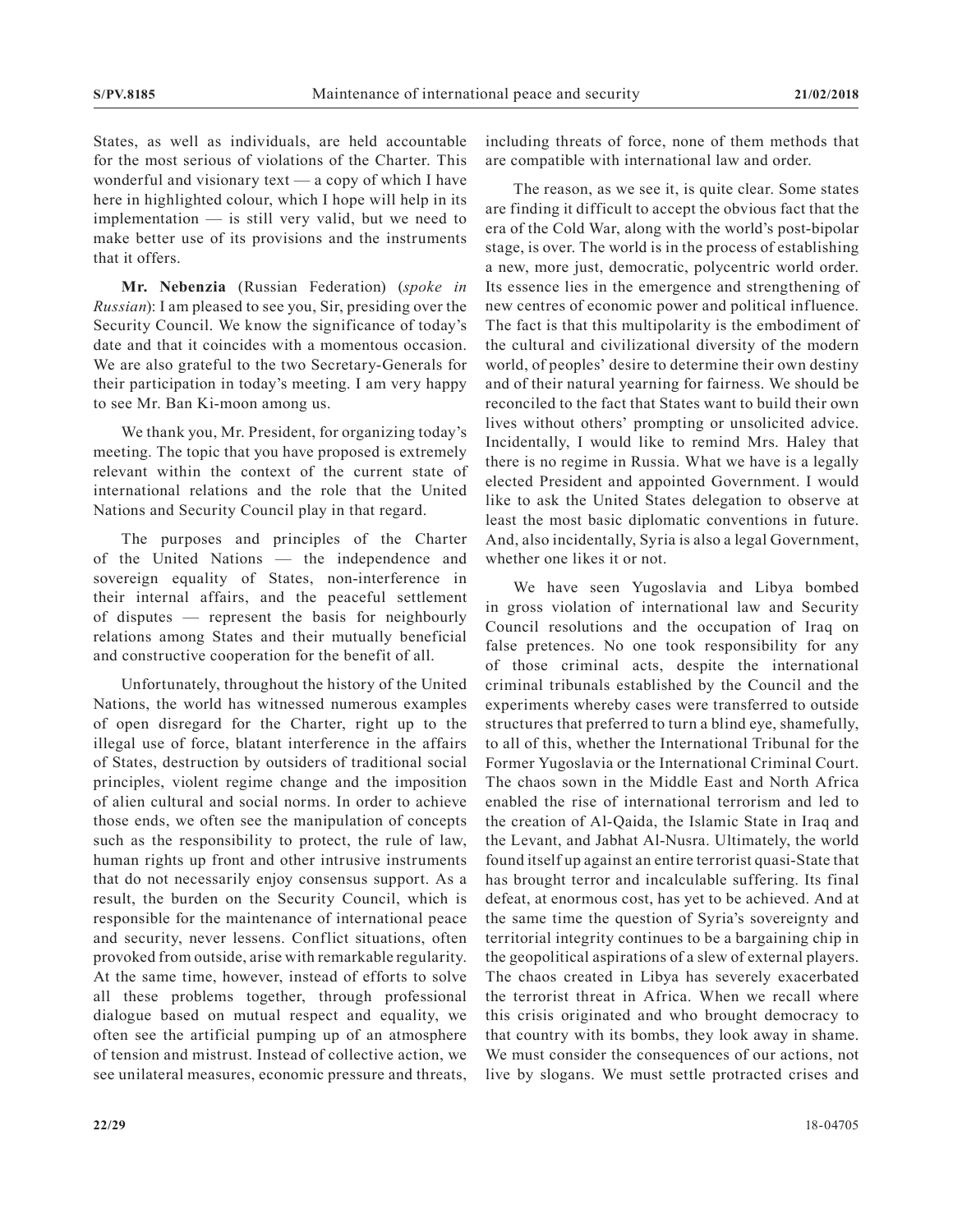conflicts such as the Israeli-Palestinian conflict, not provoke more and more new ones.

Open incitement from outside led to unconstitutional regime change in Ukraine and the rampant spread of nationalism and neo-Nazism, and to internal armed conflict and huge numbers of casualties in the southeastern regions of the country. Why, I wonder, did we not hear at the time, in 2014, about the importance of conflict prevention, a subject that is so popular today with a number of delegations? By the way, this very day, 21 February, marks the fourth year since President Viktor Yanukovych and the leaders of the opposition signed an agreement on a political settlement in Ukraine. I would like to remind the Council that the agreement was defied by the opposition members who seized power in Kyiv the very next day, with the silent acquiescence of its guarantors. Russia has a direct interest in ending the conflict in Ukraine as soon as possible and is ready to do everything in its power to achieve that. We are working actively in the contact group in Minsk, in the Normandy format, and we have put forward various initiatives in the Security Council. However, while Kyiv continues to sabotage the Minsk process and sell the world its story of what is happening in Ukraine, and while the Kyiv authorities continue to exploit the support of their patrons, there is little hope for constructive developments.

Today we are witnessing a new phenomenon, on a historically unprecedented scale, of indiscriminate accusations of countries' interference in internal affairs and processes. That is a very convenient way of justifying unlawful acts without bothering to produce evidence, and at the same time making the world forget about one's persistent interference in the affairs of sovereign States.

I would like to remind the Council that in December of last year the General Assembly adopted resolution 72/172, on the promotion of a democratic and equitable international order, which clearly outlines the inadmissibility of interference in the internal affairs of sovereign States, the non-recognition of coups d'état as a method of regime change, and the necessity of banishing attempts to exert unlawful pressure, including the extraterritorial application of national legislation, from international relations. An overwhelming majority of the States Members of the United Nations voted in favour of the resolution. It is time to start implementing it, to reject double standards and show a genuine commitment to the system-defining

Today a great deal has been said about eastern Ghouta and about the concerns that Member States and the Secretary-General himself have expressed about the situation there. We have a concrete proposal. We would like to ask the presidency to convene an open meeting of the Security Council tomorrow to discuss the situation in eastern Ghouta. I think that it is essential, in view of the concerns that we have heard today and so that all sides can present their views and understanding of the situation and propose solutions to it.

**Mr. Delattre** (France) (*spoke in French*): I would like to begin by conveying the call made by Mr. Emmanuel Macron, President of France, for a humanitarian truce in Syria. France firmly condemns the current bombing of eastern Ghouta, where the civilian population are the principal victims, and calls for the Council to adopt the draft resolution prepared by Sweden and Kuwait as soon as possible, in order to enable a cessation of hostilities in Syria. The need for it is urgent and total, since the situation there is as dire as it has been since the tragedy in Syria began.

Let me thank the Kuwaiti presidency of the Security Council for having convened this debate on a topic that we hold dear, namely, respect for the purposes and the principles of the Charter of the United Nations as a central element of the maintenance of international peace and security. This debate is being held at a particularly salient moment  $-27$  years after the liberation of your country, Kuwait, Mr. President, in which France is proud to have participated. Your presence, Sir, marks the importance of this meeting. Although our Minister for Foreign Affairs, Mr. Jean-Yves Le Drian, could not attend, he has asked me to convey to you that he welcomes and fully supports your initiative. I also welcome the Secretary-General and thank him for his briefing. As well, I welcome Mr. Ban Ki-moon and thank him for his briefing.

The maintenance of international peace and security is the primary purpose of our Organization, as enshrined in Article 1 of the Charter, which for more than 70 years is the framework that brings us together and the founding cornerstone of our action. The Charter is the heart and the origin of our system of global governance, which is the foundation for multilateral order — built on the rubble of the Second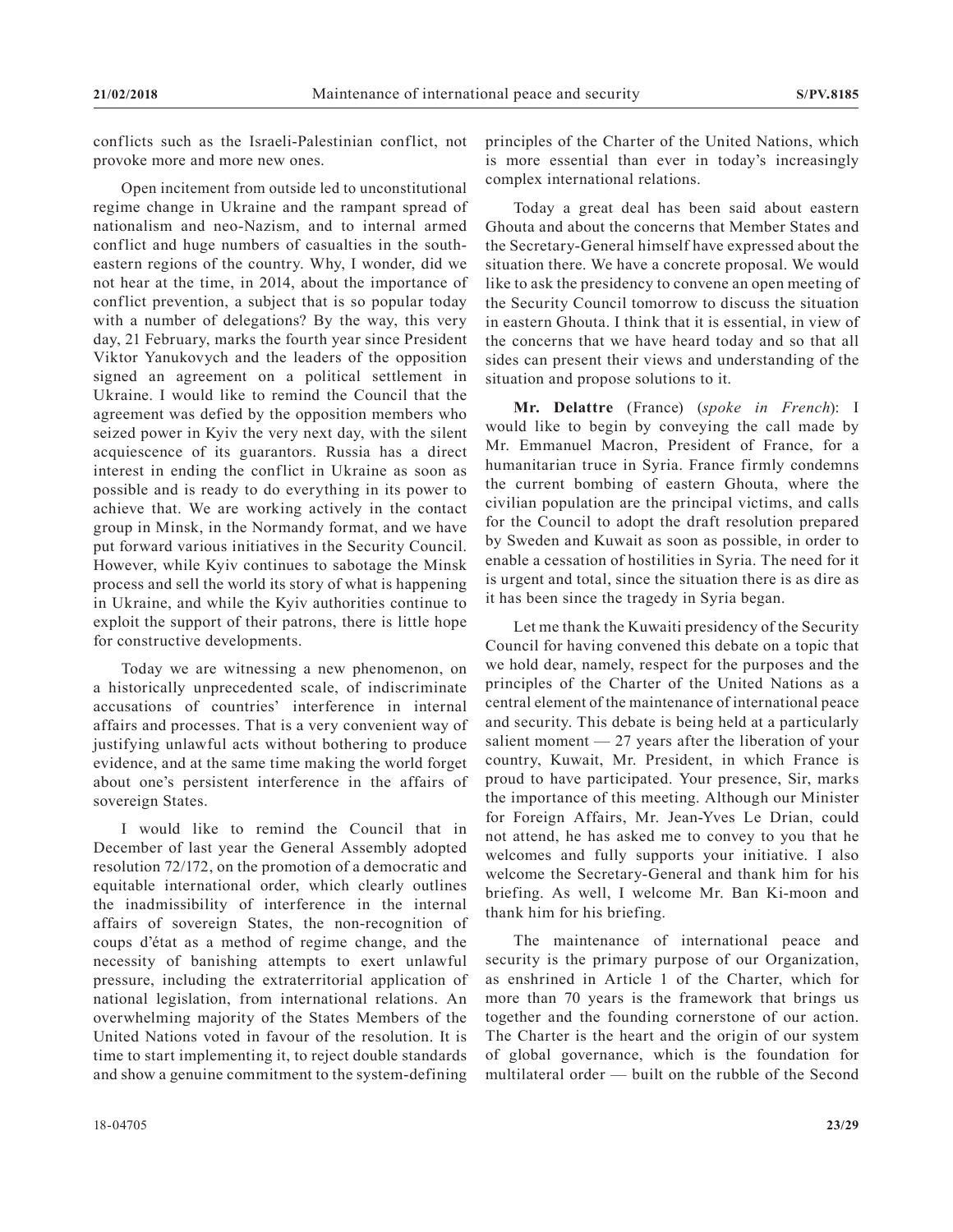World War with the universal ambition, from the beginning, of sustaining peace through a realistic system of rules applicable to all. To quote President Macron in his statement before the General Assembly in September, "in today's world, nothing is more effective than multilateralism." (*A/72/PV.4, p. 8*) Our greatest challenges — the proliferation of weapons of mass destruction, terrorism, climate change, migration, unequal development, massive violations of international humanitarian law and human rights law and the new challenges posed by technology — are global and can be addressed only globally on a multilateral basis. It is France's deep conviction that, each time that we accept that the resolution of international crises is taking place outside of the multilateral framework and the system of rules we adopted in 1945, we are allowing the law of the jungle to prevail.

More than 70 years after the signing of the Charter, which instructs us to "take effective collective measures for the prevention and removal of threats to the peace, and for the suppression of acts of aggression or other breaches of the peace, and to bring about by peaceful means", the Council must continue its efforts to fully utilize the tools that the Charter provides us to enable us to fulfil our primary responsibility, namely, the maintenance of international peace and security. In that regard, I would like to highlight three main areas for our current and future work.

First of all, we must make our peaceful settlement of disputes more effective by making conflict prevention a reality. The peaceful settlement of disputes is one of the principal tools of the Charter, as set out in Chapter VI. It plays a key role, particularly when the States involved are willing and able to engage in sincere and constructive dialogue or to resolve their dispute through an independent and impartial body. It may seem selfevident, but Article 33 of the Charter helpfully reminds us that negotiation is one of the main tools for the peaceful settlement of disputes. It regularly yields concrete results in the maintenance of peace and in all domains of international affairs. As a product of long and complex negotiations and fruit of the perseverance of those involved, the Joint Comprehensive Plan of Action, approved by the Council in resolution 2231 (2015), regarding the Iranian nuclear question, is an excellent example. The Colombian peace process is another case in point, in a different framework, of success as a result of the patient work of negotiation

and mediation. Indeed, the Charter identifies mediation and conciliation among the tools at our disposal.

In that regard, we welcome the efforts of the Secretary-General to strengthen that dimension of his work by making full use of his good offices, as well as the mediation mechanisms and expertise in the Secretariat, which France wholeheartedly supports. That mobilization depends on the ability to anticipate and act prior to crises, through early warning and action. The establishment of a High-Level Advisory Board on Mediation is likely to further strengthen the Secretary-General's capacity for action. In many of the issues on the Council's agenda today, the Special Representatives and Special Envoys of the Secretary-General have the primary function of being mediators for complex but necessary negotiations. That applies particularly to Syria, Libya and Yemen today.

Mediation is one of the ingredients of what should be, more generally, a priority — prevention. As the Secretary-General has emphasized since the start of his mandate, we must, collectively, be more effective in preventing the deterioration of situations and the outbreak of conflict and its recurrence. We must mobilize to make that goal a reality. That implies having a proactive and global vision. Mediation can help ease political tensions, but beyond that, we must take into account the multiple factors of fragility, foremost among which are human rights, the economic and social dimensions and the impact of climate change.

Promoting sustainable peace following the twin resolutions of 2016 (Council resolution 2282 (2016) and General Assembly resolution 70/262) is essential to meeting that goal. The report of the Secretary-General on peacebuilding and sustainable peace (S/2018/43) is an important contribution to that end, but I also wish to highlight the efforts of Mr. Ban Ki-moon in that connection.

Secondly, we must continue to promote respect for international law and our reliance on international justice, which fully contribute to the peaceful settlement of disputes. In that respect, France underlines the essential role of the International Court of Justice, one of the organs established by the Charter to strengthen the international rule of law. We recognize its formidable contribution to this indispensable framework. Through its work, it helps us understand that the rule of law is not limited to the handling of theoretical concepts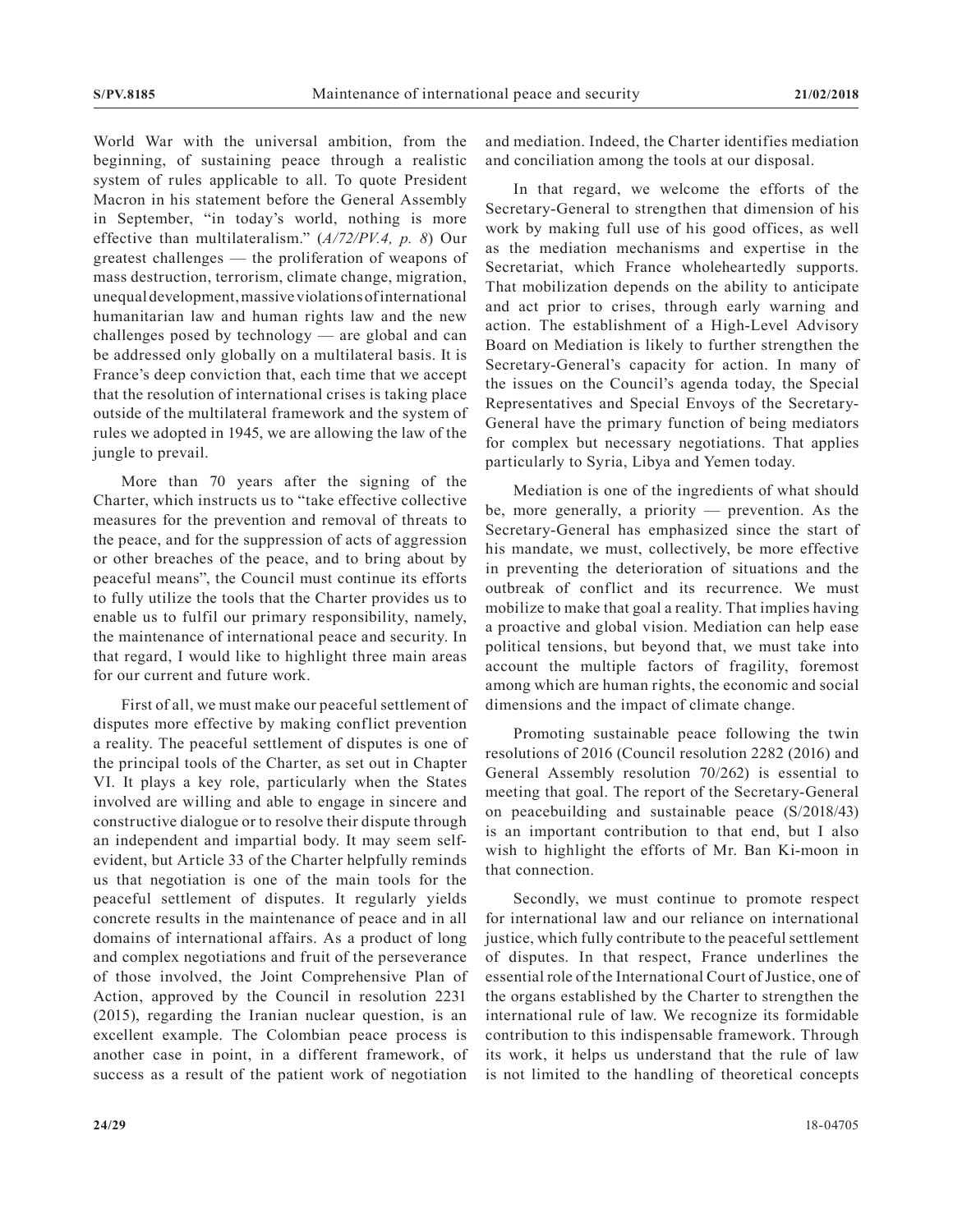and concretely serves the maintenance of peace and international security.

The maintenance of international peace and security cannot be understood without respecting and protecting human rights and international humanitarian law. Yet human rights violations and humanitarian disasters continue in front of our eyes, in an unbearable litany. In Syria, as I stated at the outset, in Yemen, in Burma and in many other armed conflicts, we must take action to ensure respect for international humanitarian law. That is not only a requirement to protect the peoples of the United Nations — as enshrined in the Charter — but it is also the best guarantee that the most reprehensible actions will not be committed during a conflict.

More than ever, we must remember that respect for human rights and international humanitarian law is not a concession or a favour but an imperative. Finally, the fight against impunity is a necessary safeguard to prevent the recurrence of those violations and to ensure that peace and reconciliation are still possible. The international partnership launched on 23 January to combat impunity on the part of those who are guilty of the use of chemical weapons is a reminder of France's decisive role on that issue.

The mass crimes still being committed today shock our universal conscience and remind us of every principle that inspired the drafting of the Charter. Each of those crimes is a collective failure of our responsibility to protect civilian populations. It is due to those collective security failures that France highlights the role of the International Criminal Court, which is celebrating its twentieth anniversary this year, so that victims of mass atrocities can find redress and justice.

But the Council also has a role to play in ensuring that such tragedies do not occur. Since 2013, the French President of the Republic has called for a suspension of the veto for mass atrocities — as an expression of the political, voluntary and collective commitment of the five permanent members of the Security Council with regard to their special responsibility. We have taken that initiative with Mexico and more than half of the States Members of the United Nations support that effort and that ambitious and pragmatic reading of the Charter. It is indeed our duty to stress that holding a permanent seat is a responsibility, not a privilege, and implies the exercise of that responsibility in the light of the purposes and principles of the Charter. Allow me,

Mr. President, on this occasion, to warmly welcome your country's support for this initiative.

Thirdly, and finally, where circumstances so require, the Council not only has the opportunity but also the obligation to use tools to enforce the purposes and principles of the Charter. Foremost among those tools are peacekeeping operations. Since 1948, 3,438 men and women have lost their lives in such operations, and I want to pay special tribute to their sacrifice today. We are all indebted to them for our safety.

The principles by which the nearly 100,000 peacekeepers around the world today operate are at the very heart of the Preamble to the Charter — to save succeeding generations from the scourge of war, to work together to maintain international peace and security and to affirm our faith in fundamental human rights. In the face of increasingly complex conflicts, our peacekeeping operations have to carry out difficult yet essential tasks, including, first and foremost, protecting civilians and promoting the political settlement of conflicts. While we have seen peacekeepers succeed in Côte d'Ivoire, Liberia, Sierra Leone and Timor-Leste, for example, we are aware of the difficulties they have to deal with, and we must work collectively — with troop-contributing countries, the General Assembly, host States and regional organizations — to make peacekeeping an ever more effective tool, strategically and operationally.

In that respect, it is particularly important to support the rise of our regional partners, who have become major players in the resolution of crises. Here again the Charter has proved its foresight, in Chapter VIII. It is through the Council's consolidated and coordinated action with regional organizations on both the political and operational fronts that we will be able to respond to today's challenges to peace and security.

Chapter VII of the Charter offers us another tool that does not require the use of force, by which, of course, I mean international sanctions, and here I want to stress that they are both coercive and incentive. They are intended to be reversible once the targeted individuals and organizations no longer threaten international peace and security or flout their international obligations. In this way, the incentivizing sanctions that the Council imposed on Iran paved the way for resolution 2231 (2015). That shows the strong potential for effective interaction among the various tools available to the Council when they are implemented strategically.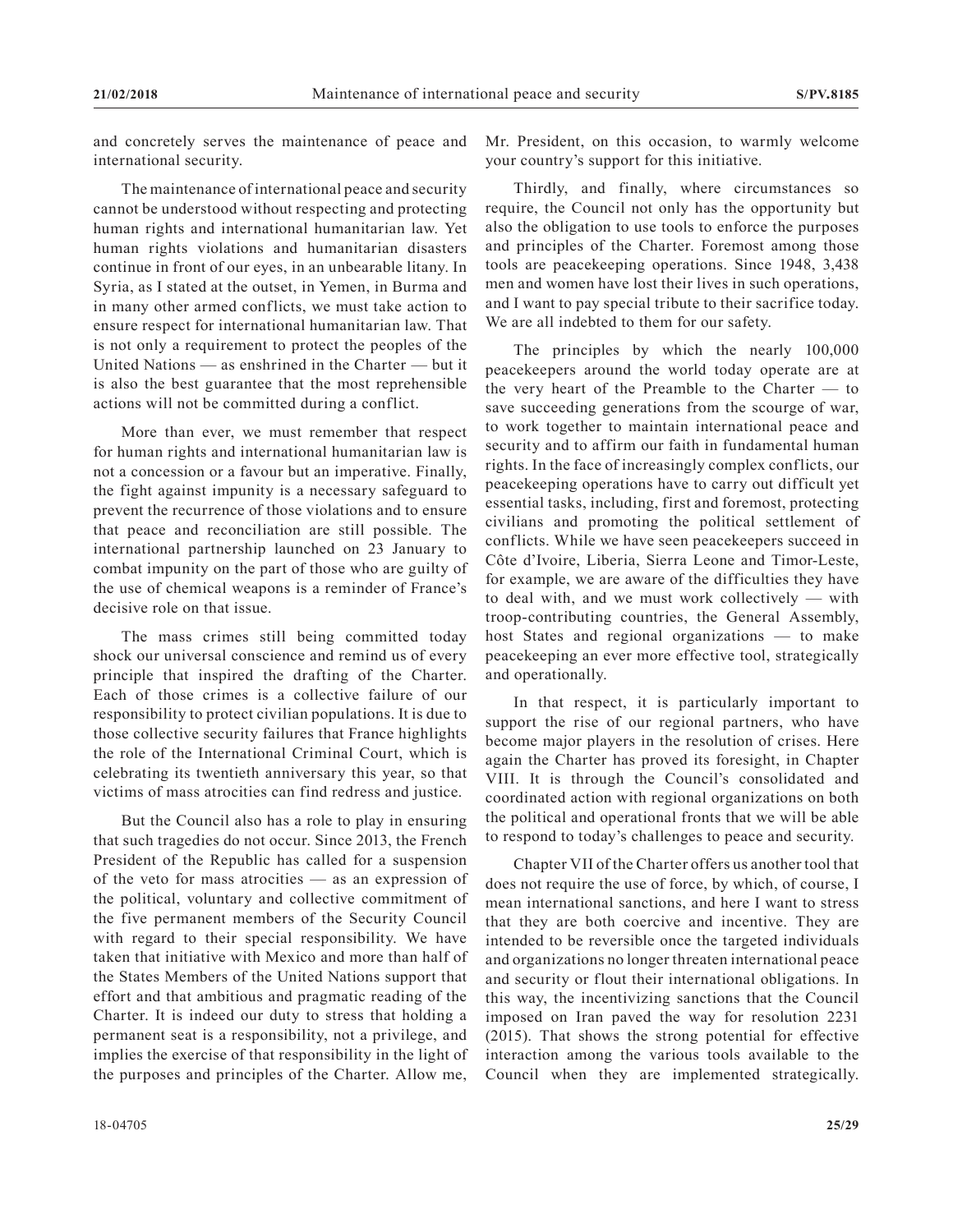I would also like to point out that the increasingly targeted nature of sanctions against individuals and organizations threatening international peace and security minimizes their impact on civilians. The Council has done a great deal of work in that regard, and the progress in recent years has been remarkable.

Finally, as you said, Mr. President, Kuwait's experience of its liberation in 1991, which resulted from the joint work of many States with the authorization of the Security Council, showed that the use of force, in accordance with the rules of the Charter, is sometimes necessary to uphold international law.

In conclusion, I would like to say that respect for the purposes and principles of the Charter should not be a reason for rejected any reform of it at all. The Charter was reformed in 1965 in order to enable the Security Council to be expanded. It should be reformed again in order to adapt the Council's composition to the realities of the world today, and to ensure a fair representation of emerging Powers, while preserving its executive and decision-making nature. France is in favour of Security Council reform, and our position on it is well known. It includes an expansion of the two categories of members, for which we support adding a permanent seat for the members of the Group of Four and an increased African presence, including among the permanent members.

The new international order, the proliferation of crises and threats and the tragic persistence of the wars and horrors that they leave in their wake — as the situation in Syria reminds us every day — demand that we reform our Organization in order to adapt it to the challenges of our time. That will require the Council to make demands of itself in order to find the means to overcome its divisions, with a view to ensuring that the purposes and principles of the Charter continue to be an effective guide for our action in the service of international peace and security. It is both our shared responsibility and in our common interest.

**Mr. Van Oosterom** (Netherlands): On behalf of the Kingdom of the Netherlands, I would like to express our sincere thanks to Kuwait for convening this meeting, 27 years after its liberation. I would particularly like to thank the Kuwaiti presidency for supplying my delegation with a number of copies of the Charter of the United Nations with an orange cover, which is the national colour of the Kingdom of the Netherlands. We also want to thank the Secretary-General and former Secretary-General Ban Ki-moon for their briefings. It is a great honour, Mr. President, that you, as Deputy Prime Minister and Minister for Foreign Affairs of Kuwait, are presiding over our meeting.

In 1945, the Charter of the United Nations established a new international rules-based order. The Charter protects States against acts of aggression, and the example of Kuwait is a case in point, and especially of the impact that the Council can have when it is united. The Charter provides the conditions for security, safety, human rights and sustainable economic development. It is the foundation of the international legal order, and the Constitution of the Kingdom of the Netherlands obliges our Government to promote the development of the international legal order.

The Charter came into being in San Francisco 72 years ago. Edward Stettinius, the Secretary of State of the United States at the time, was one of the key players in the United Nations Conference on International Organization. At the first meeting of the Security Council, he said,

"Whether it succeeds or not, however, depends upon the manner in which the members of the Security Council discharge the special obligation which they have assumed. This is the obligation to agree so that the Council may be able to act, and act effectively" (*S/PV.1, p. 7*).

Let me repeat what he said. Security Council members have the obligation to agree so that the Council can act effectively, and that obligation is especially for the permanent members of the Council and their use of the veto. In the light of that, I will focus on three important areas where we believe the Council can act more effectively — effective prevention, effective peacekeeping and effective accountability. My first point is about effective prevention.

One of the most effective ways to prevent armed conflict is through the peaceful settlement of disputes. Article 33 of the Charter sets out all the mechanisms at the disposal of the parties to a dispute, including judicial settlement, arbitration and mediation. I vividly recall the 2013 event at the Peace Palace in The Hague on Article 33 in which the Secretary-General at the time, Mr. Ban Ki-moon, participated. The Hague, which is the legal capital of the world, is the proud host of the Peace Palace and home to the Permanent Court of Arbitration and the International Court of Justice. The International Court of Justice is the principal judicial organ of the United Nations. It can achieve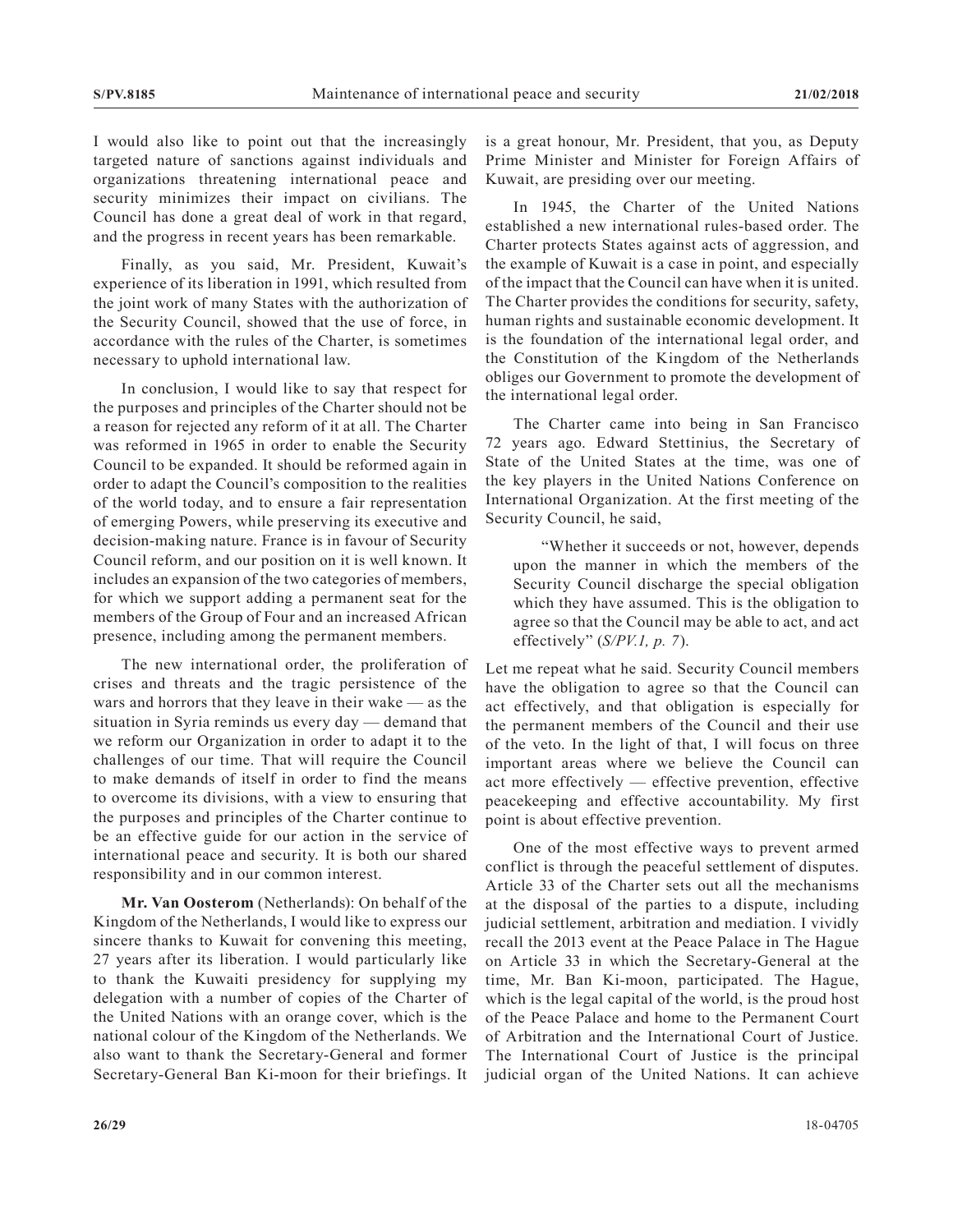its objectives only when all Member States accept its compulsory jurisdiction, and they should therefore do so, especially the permanent members of the Council. The Council has the tools and responsibility to ensure that parties effectively settle their disputes peacefully. Let us use them.

My second point is about effective peacekeeping. When prevention fails, the Council has the primary responsibility to restore international peace and security. The flexibility of the Charter is demonstrated by the fact that the Council is able to deploy peacekeeping operations, although it does not mention the word "peacekeeping", as such. Today's complex and high-risk environments create new challenges for peacekeeping operations, as the Secretary-General indicated this morning. When we assume the presidency of the Council in March, therefore, we will focus on collective action to improve peacekeeping operations, which will be the theme for our high-level debate on 28 March.

All key players in peacekeeping operations share the responsibility to ensure that peacekeeping operations become more effective. It is the Council's responsibility to provide robust mandates that address the operational challenges in the field. It is also its responsibility to act effectively when host States renege on their commitments, undermine the activities of the United Nations or target their own citizens.

My third point is about effective accountability. Sustainable peace cannot be built on impunity. The Council established the International Tribunal for the Former Yugoslavia and the International Criminal Tribunal for Rwanda. It has referred two situations to the International Criminal Court. It has established an independent investigative team for crimes committed in Iraq by the Islamic State in Iraq and the Sham (ISIS), which we welcome. With those actions, it sent a clear message to victims that justice would be delivered, and to perpetrators that they would be held accountable.

When national Governments fail to ensure criminal accountability, it becomes the responsibility of the Council to provide it. A referral alone is not enough; the International Criminal Court needs the Council's enforcement power when States refuse to comply with its decisions. When large-scale violations of international humanitarian law and human rights law are taking place, Member States expect the Council to act. Investigations of crimes committed by ISIS

are not enough. The Council must also ensure that the perpetrators are prosecuted and brought to justice.

When chemicals are used as a weapon, the Council and the Organization for the Prohibition of Chemical Weapons should act. A total of 115 Member States, including my country, support the Accountability, Coherence and Transparency group's code of conduct regarding Security Council action against genocide, crimes against humanity and war crimes. Of course, we also support France and Mexico's initiative on renouncing the use of the veto by permanent members when mass atrocities have occurred. It is our view that Security Council members have an obligation to agree so the Council can act effectively. That applies particularly to the current situation in Syria, as the Secretary-General highlighted today. The human suffering in Syria, especially in Ghouta, must end. We need a cessation of hostilities now. We call the Russian Federation in particular to use its influence and do its utmost to end the hostilities and enable the Council to act effectively. I hope that if we do have a meeting on Ghouta tomorrow, it will lead to effective action by the Council to end the violence.

In conclusion, today marks the twenty-seventh year since the liberation of Kuwait from aggression. It is a powerful example that the Council can be effective when it is united and determined. It can succeed, but only if its members fulfil the special obligation they have assumed. As I just said, it is their obligation to agree so that the Council can act, and act effectively.

Mr. Eelco van Kleffens was head of the Dutch delegation in San Francisco in 1945. He became President of the General Assembly in 1954. He expressed the wish that the United Nations should not limit itself to international peace and security. It should also create international law, an international legal order. The Charter, including the Statute of the International Court of Justice, made his wish come true. The Hague proudly hosts the International Court of Justice, the International Criminal Court, the Organization for the Prohibition of Chemical Weapons and many more international organizations that play a key role in that international legal order. Those institutions are based on the Charter. As one of the founding fathers of the United Nations, the Kingdom of the Netherlands remains committed to promoting and protecting the international legal order and the Charter.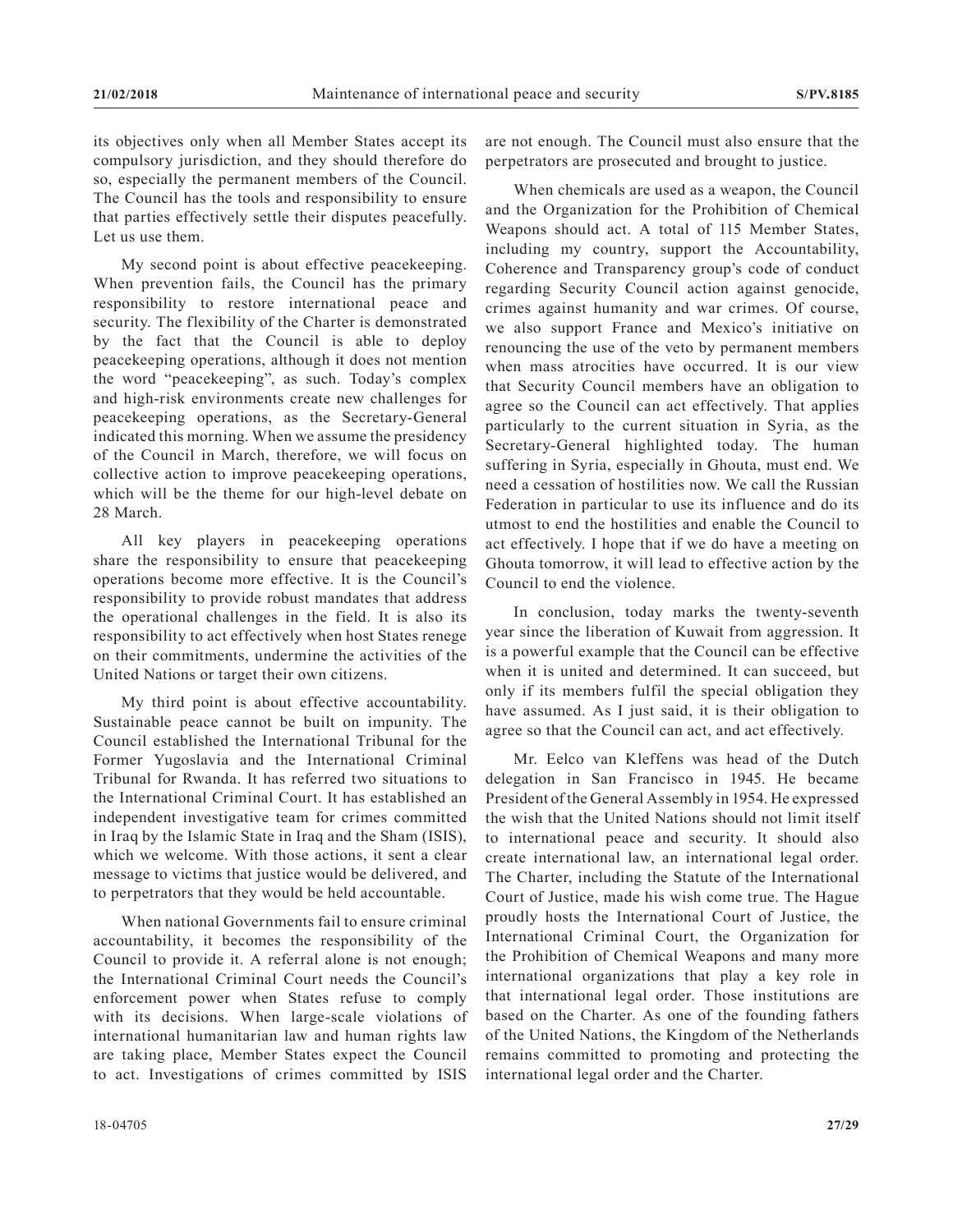**Mr. Llorentty Solíz** (Plurinational State of Bolivia) (*spoke in Spanish*): Bolivia is honoured to have you here with us, Mr. President, and as the last speaker in today's debate, I thank you for remaining with us until every speaker has taken the floor. My delegation would like to congratulate the Permanent Mission of Kuwait, and, in particular, you, Sir, as First Deputy Prime Minister and Minister for Foreign Affairs of Kuwait, for taking the initiative to convene the debate on this issue. We would like to thank Secretary-General António Guterres for his statement and to welcome and thank former Secretary-General Ban Ki-moon for his statement also.

We believe that today's debate on the purposes and principles of the Charter of the United Nations is a timely one, because multilateralism is under attack. The international order, based on the sovereign equality of States, our joint participation in our Organization and governance of its system and on our development of common strategies and rules, is under threat. We believe that the effectiveness of our Organization's efforts to protect and maintain international peace and security depends on the level of adherence to, respect for and compliance with the purposes and principles of the Charter of the United Nations, as well as respect for the sovereign equality of States, on the part of each and every Member State. Bolivia reiterates that as a country that respects international law and promotes a culture of peace, it has always advocated for the peaceful settlement of disputes, preventive diplomacy, mediation, the obligation to negotiate, reconciliation, arbitration and judicial settlement as measures that are universally recognized by the international community as effective tools for preventing hostilities, the escalation of violence, war and its terrible repercussions.

The provisions of Chapters VI and VIII of the Charter of the United Nations are crucial to a comprehensive discussion of conflicts and their distinctive features, while respecting multilateralism, the sovereign equality of States and non-interference in their domestic affairs. The role of regional and subregional organizations is also vital to strengthening such efforts. Bolivia categorically rejects the use or threat of use of force under any circumstances. It should be considered as a last resort only when all peaceful means of dispute settlement have been exhausted, in accordance with Chapter VII and in strict compliance with the system of multilateralism that underpins our Organization. However, all of our efforts to prevent and

resolve conflicts at the highest level, which are based on the Charter, will fall short if we do not address the root causes of those conflicts, such as colonialism, expansionism, attempts to control natural resources and policies aimed at creating zones of influence or as some call them, one's backyards. It is important to make it clear that interventionist policies and efforts to accomplish regime change exacerbate conflicts.

When a Power claims that its interests prevail over those of the rest of the world and is willing to use its military might to protect those interests, it is clear that we are talking about imperialism, which is at antithetical to international law and the concept of a multipolar world. Unilateral actions in flagrant breach of the purposes and principles of the Charter do not occur only through acts and campaigns for intervention but also with the threat of the use of force. We saw that in our own region not years but just a few days ago, when one Power actually called for a coup d'état, in disregard not only for the equality, sovereignty, independence and territorial integrity of States, but for every fundamental principle of international law.

With regard to implementation of Chapter VII of the Charter, we firmly believe that sanctions cannot be viewed as an end in themselves but must be temporary and preventive. Such measures should not be used as a tool to promote double standards and unilateral political objectives. They should be designed and developed with fair and transparent procedures that clearly establish the conditions to which the States or parties must adhere. Periodic evaluations should also be carried out to take stock of their effects and make the necessary adjustments to modify or lift them based on changes in a situation. We must always seek to have the least possible humanitarian impact on civilian populations, to safeguard their rights and guarantee their well-being. Needless to say, we firmly oppose the implementation of unilateral sanctions.

An additional fundamental element in terms of respecting the purposes and principles of the Charter is maintaining a focus on the specific powers and mandates of each entity of the United Nations, in order to avoid duplication of effort or encroachment on a body's specific mandate. We must also avoid any accumulation of power and the exploitation of any of the Organization's organs, including the Security Council, for political purposes. When we speak of the United Nations, of course, we speak of it in its entirety, and not just of the various bodies that are explicitly discussed